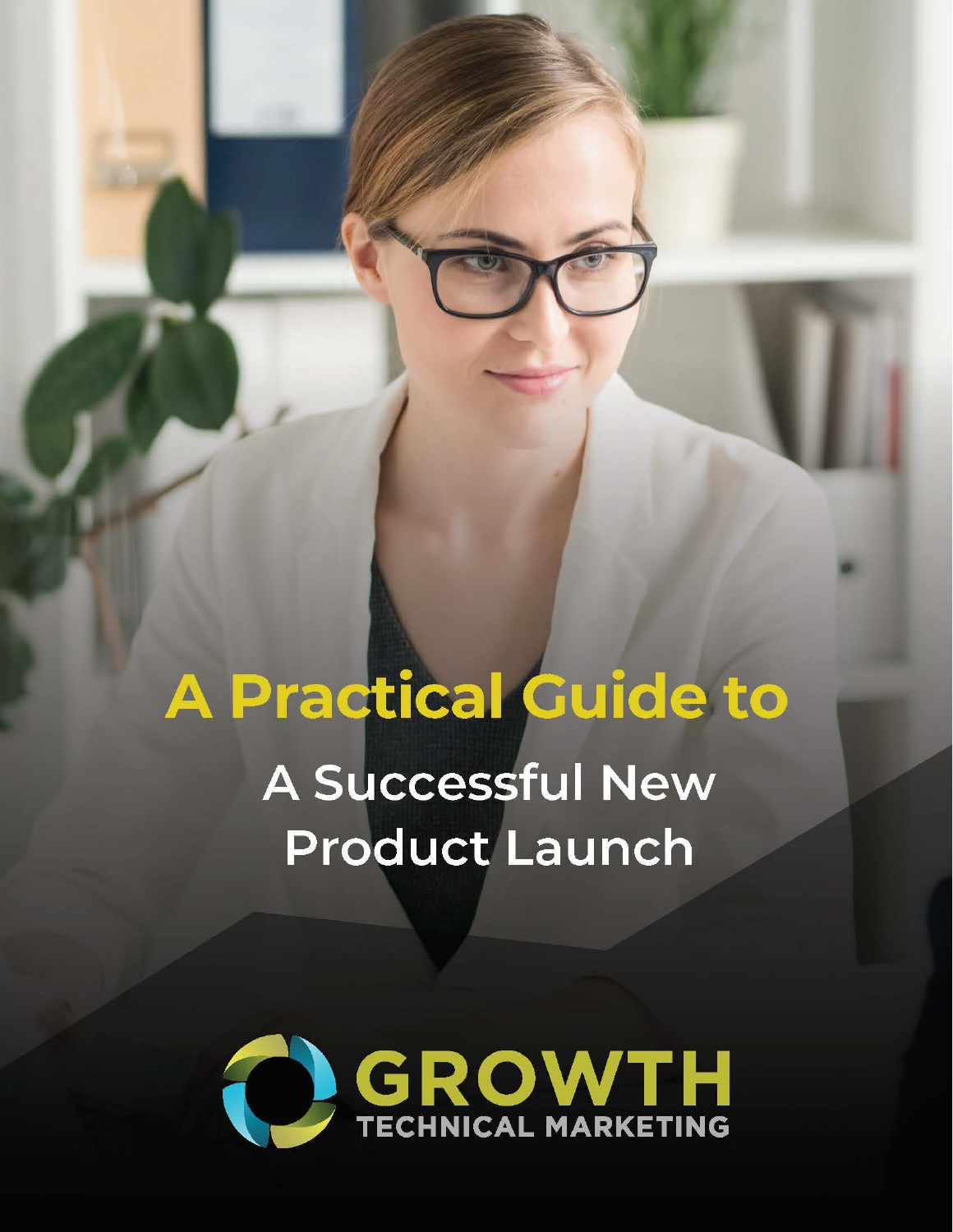## **Table of Contents**

 $\mathcal{L}^{\text{max}}_{\text{max}}$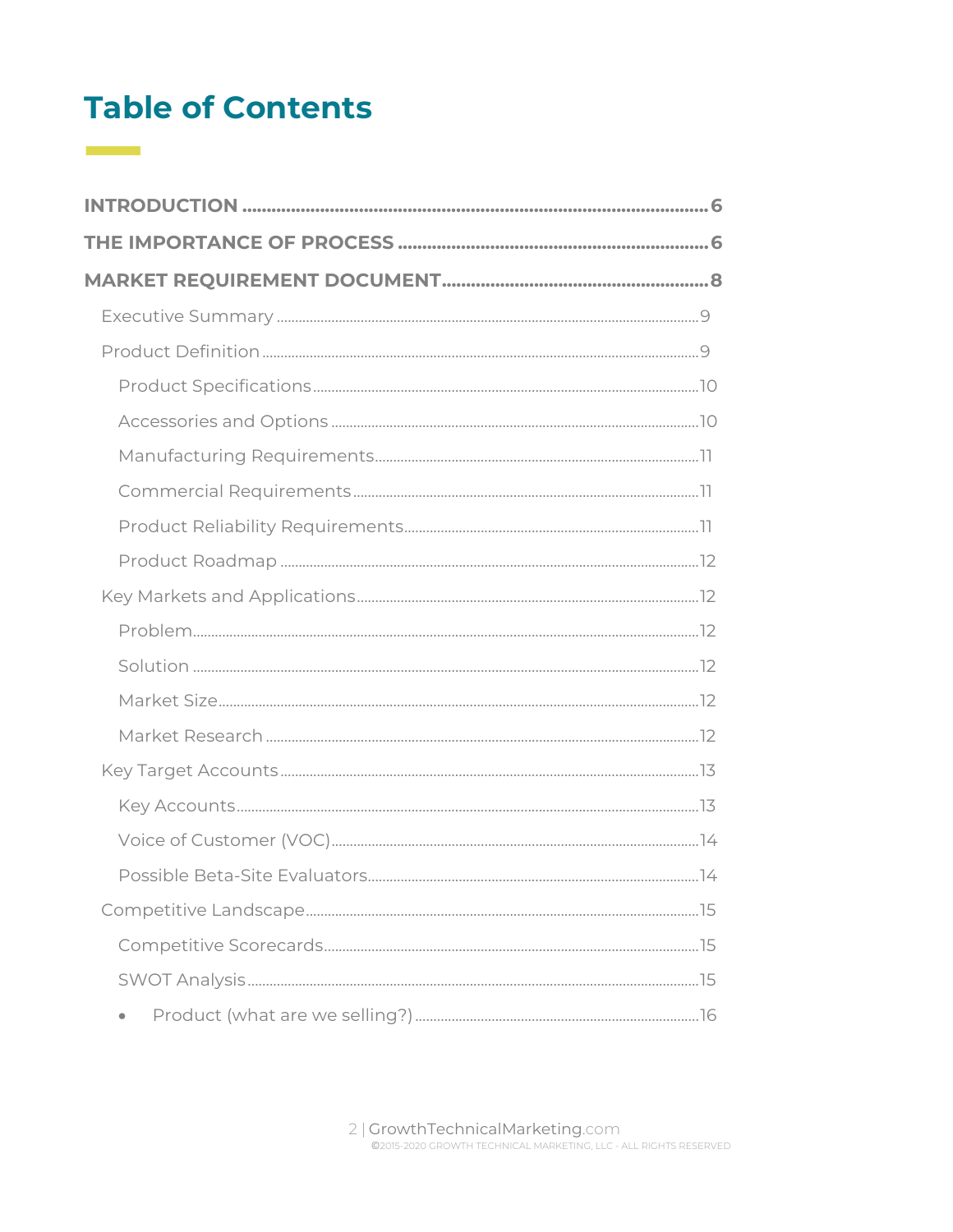| $\bullet$                                                             |    |
|-----------------------------------------------------------------------|----|
| $\bullet$                                                             |    |
| Finance (what are the prices, costs and investments?) 16<br>$\bullet$ |    |
| $\bullet$                                                             |    |
|                                                                       |    |
|                                                                       |    |
|                                                                       |    |
|                                                                       |    |
|                                                                       |    |
|                                                                       |    |
|                                                                       |    |
|                                                                       |    |
|                                                                       |    |
|                                                                       |    |
|                                                                       |    |
|                                                                       |    |
|                                                                       |    |
|                                                                       |    |
|                                                                       |    |
|                                                                       |    |
|                                                                       |    |
|                                                                       |    |
|                                                                       |    |
|                                                                       |    |
|                                                                       |    |
|                                                                       |    |
| Train the Trainers                                                    | 27 |

3 | GrowthTechnicalMarketing.com<br>©2015-2020 GROWTH TECHNICAL MARKETING, LLC - ALL RIGHTS RESERVED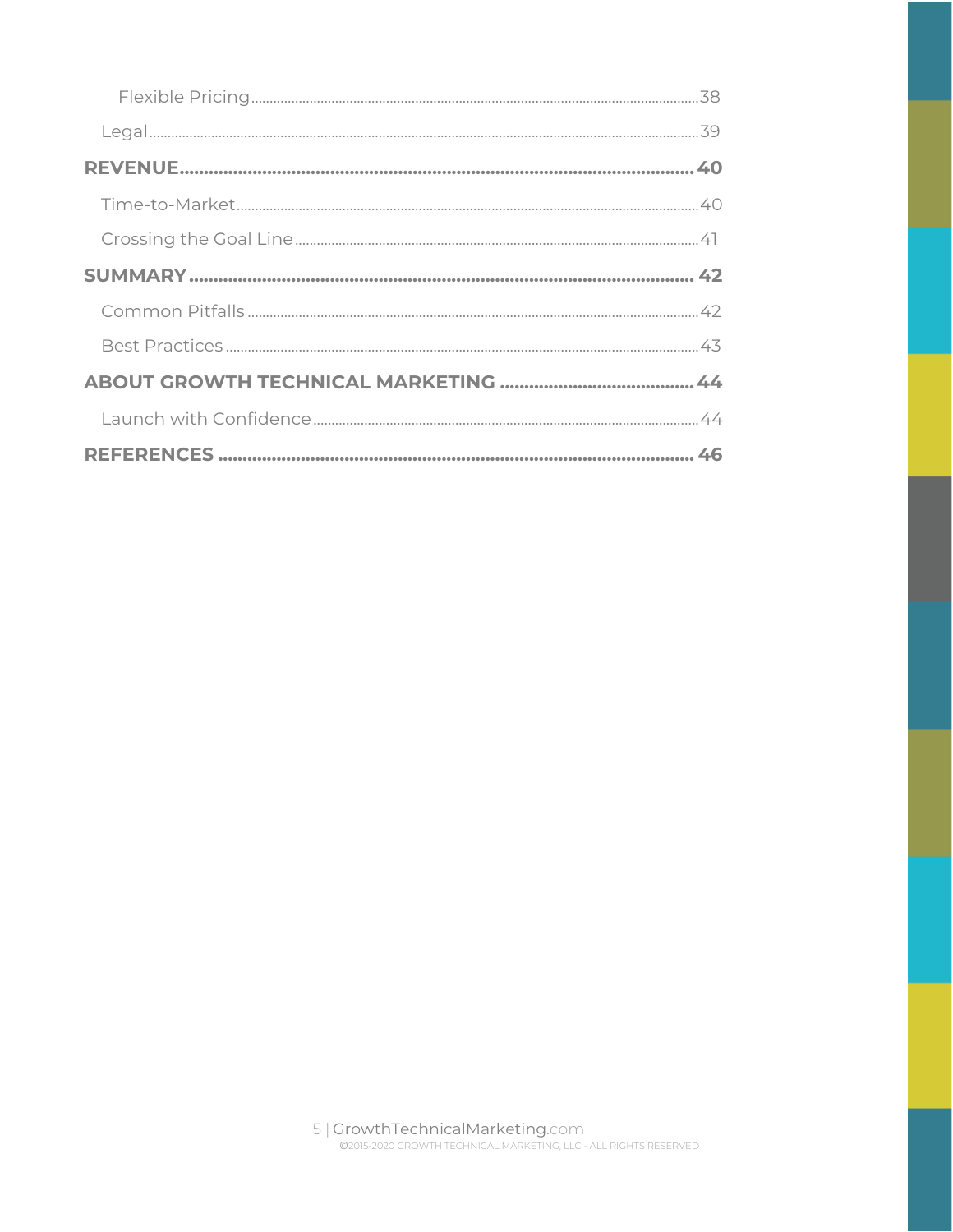## **INTRODUCTION**

Maximizing the effectiveness of a new product introduction is critical to the growth of your brand and your company. Competition is tough, development costs are high, and the success rate of new product introductions is mediocre at best.

You only get one chance to introduce your new product, your message and the passion for your technology. This paper gives an overview of the new product introduction process, a checklist of key things to prepare for and suggested best practices for a winning new product launch. While it specifically covers manufactured products, the underlying marketing principles apply equally to software or service products.

## **THE IMPORTANCE OF PROCESS**

The average length of product development cycles is growing shorter. Most companies recognize time-to-market as one of the most important factors impacting profitability. New product development and introduction require the involvement of cross-functional teams representing every core function within the company. The success of a product launch is increasingly related to communication and the strength of the company's New Product Development process.

In the 2003 Journal of Product Innovation Management, authors Cooper and Kleinschmidt<sup>1</sup> reported results on a study of 135 companies and their New Product Development (NPD) performance. The study involved 10 performance measures of a company's new product program: Success rate, percent of sales, profitability relative to spending, technical success rating, sales impact, profitability impact, success in meeting sales objectives, success in meeting profit objectives, profitability relative to competitors and overall success.

Cooper and Kleinschmidt found, "*In rank order of their impact on performance, the main performance drivers that separate the solid performers from the dogs are: A high-quality new product process; a clear, well-communicated new product strategy for the company; adequate resources for new products; senior management commitment to new products;* 

<sup>1</sup> Cooper, Robert G. and Kleinschmidt, Elko J., "Benchmarking the Firm's Critical Success Factors in New Product Development" Journal of Product Innovation Management, Article first published online: 2 OCT 2003, DOI: 10.1111/1540-5885.1250374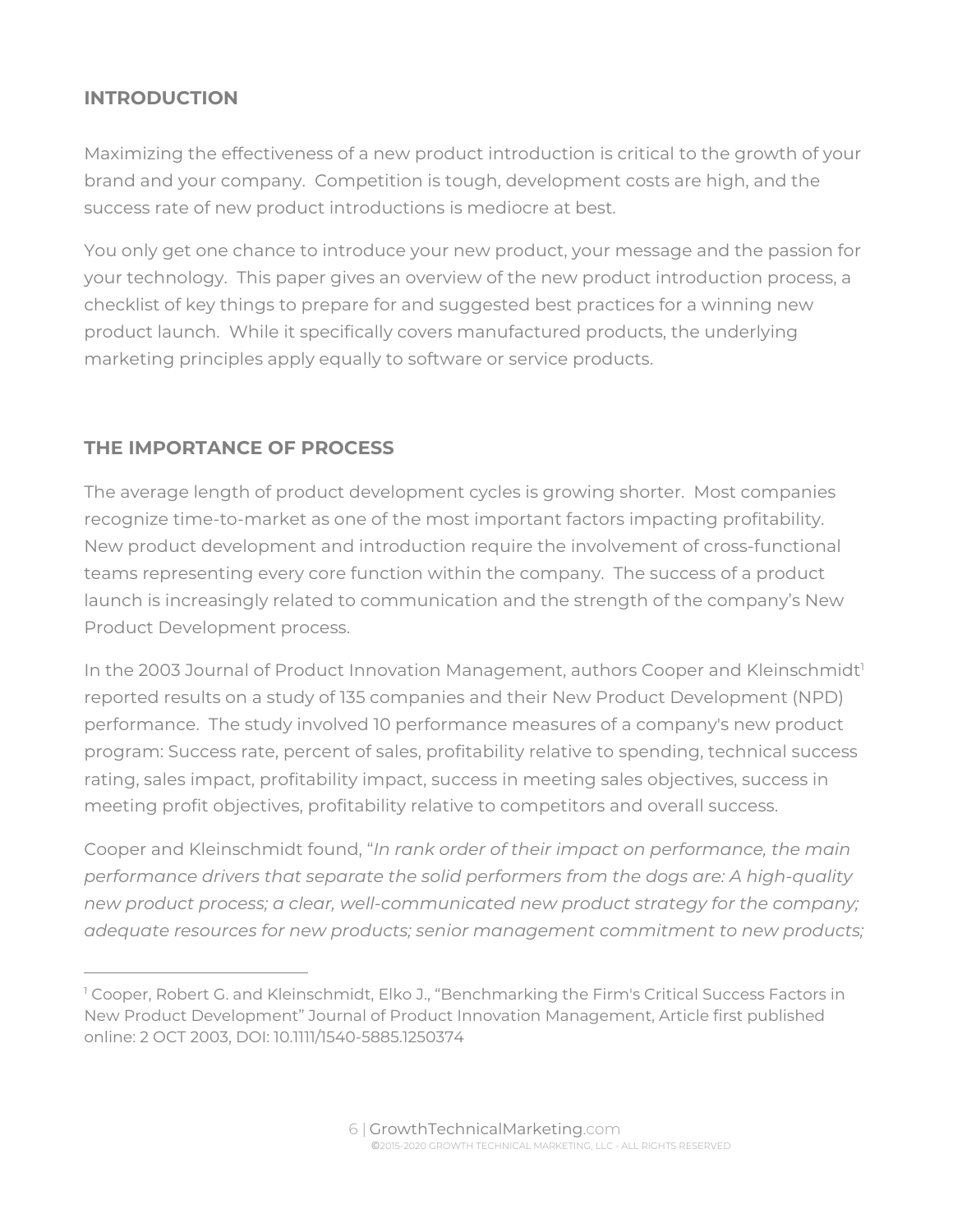*an entrepreneurial climate for product innovation; senior management accountability; strategic focus and synergy (i.e., new products close to the firm's existing markets and leveraging existing technologies); high-quality development teams; and cross-functional teams*."



*Figure 1 - Key steps in a successful new product development process and marketing launch* 

A successful new product development and launch requires effort from virtually every department in the company. Teamwork among Sales, Marketing, Engineering, Quality, Manufacturing and Service are key to a successful new product introduction. In a 2003 study of 200 new product launches, Di Benedetto2 determined that, "*Successful launches were found to be related to perceived superior skills in marketing research, sales force,* 

<sup>2</sup> Di Benedetto, C. Anthony, "*Identifying the Key Success Factors in New Product Launch,"* Journal of Product Innovation Management, Article first published online: 30 SEP 2003, DOI: 10.1111/1540- 5885.1660530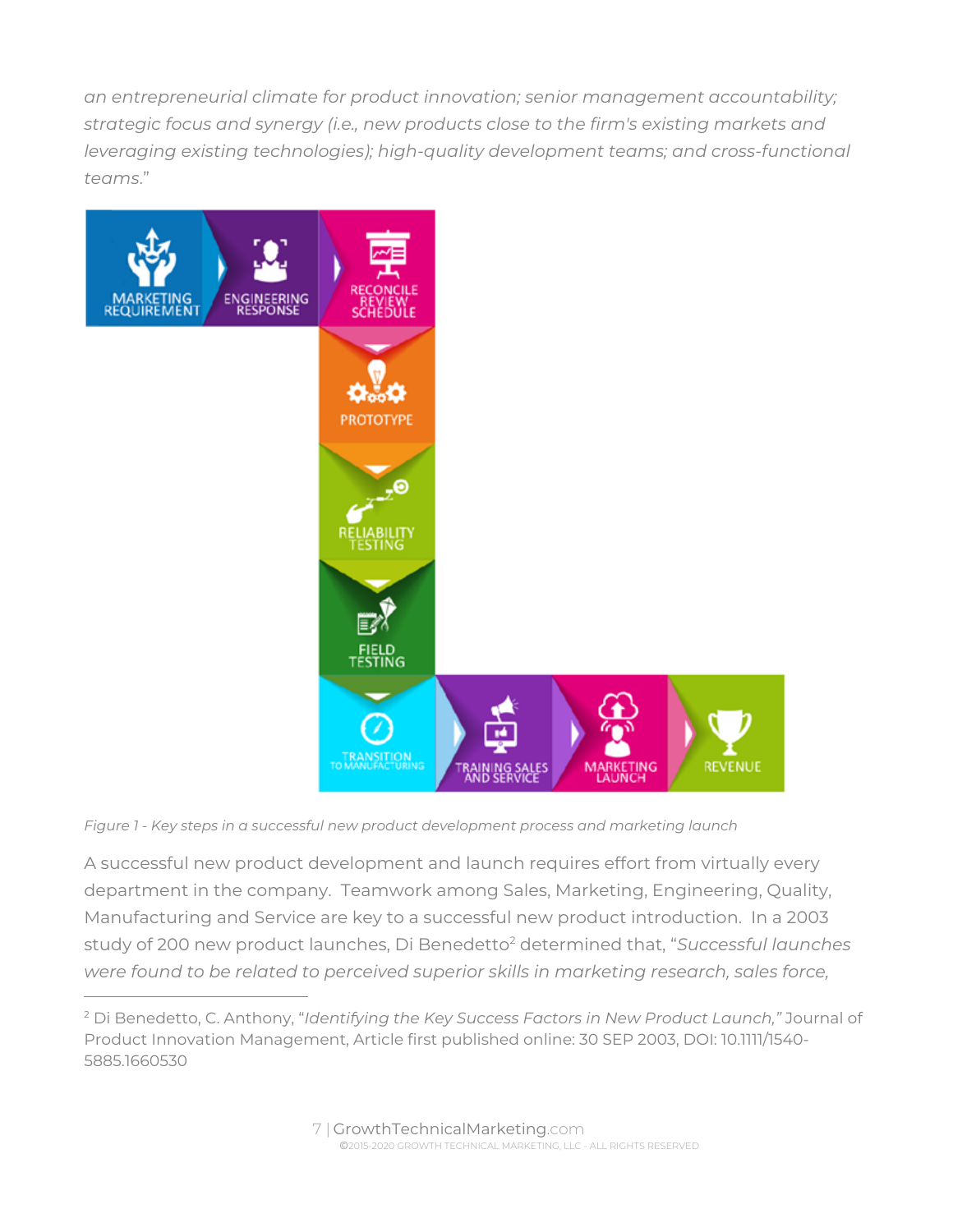*distribution, promotion, R&D and engineering. Having cross-functional teams making key marketing and manufacturing decisions, and getting logistics involved early in planning, were strategic activities that were strongly related to successful launches.* 

*Several tactical activities were related to successful launches: High quality of selling effort, advertising, and technical support; good launch management and good management of support programs; and excellent launch timing relative to customers and competitors. Furthermore, information-gathering activities of all kinds (market testing, customer feedback, advertising testing, etc.) were very important to successful launches.*"

While many companies have implemented New Product Development (NPD) processes in one form or another, these processes often can focus heavily on the completion of the new product engineering effort and resources can tail off once this phase is completed. More effective processes maintain the focus of cross-functional teams until the completion of the New Product Development effort, which is generating revenue. The most effective NPD processes organize the entire cross-functional team toward generating revenue, not the completion of engineering design. As examples:

- After the engineering design phase is completed, design engineering is available to support the transition to manufacturing,
- Manufacturing is available to respond to sales´ requirement for additional demonstration or pre-production units and
- Design engineering is able to make modifications resulting from reliability testing, etc.

## **MARKET REQUIREMENT DOCUMENT**

The MRD or Market Requirement Document (sometimes referred to as the Market Requirement Definition) precisely expresses the customer's wants and needs for the product or service. This document is prepared by the product marketing department. It includes a business case defining the overall product opportunity, a financial plan and a product definition, including the problems the new product is intended to solve.

The MRD is written to document the opportunity, but without a recommending a specific technical solution. The MRD combines the many market and customer requirements into a coherent whole.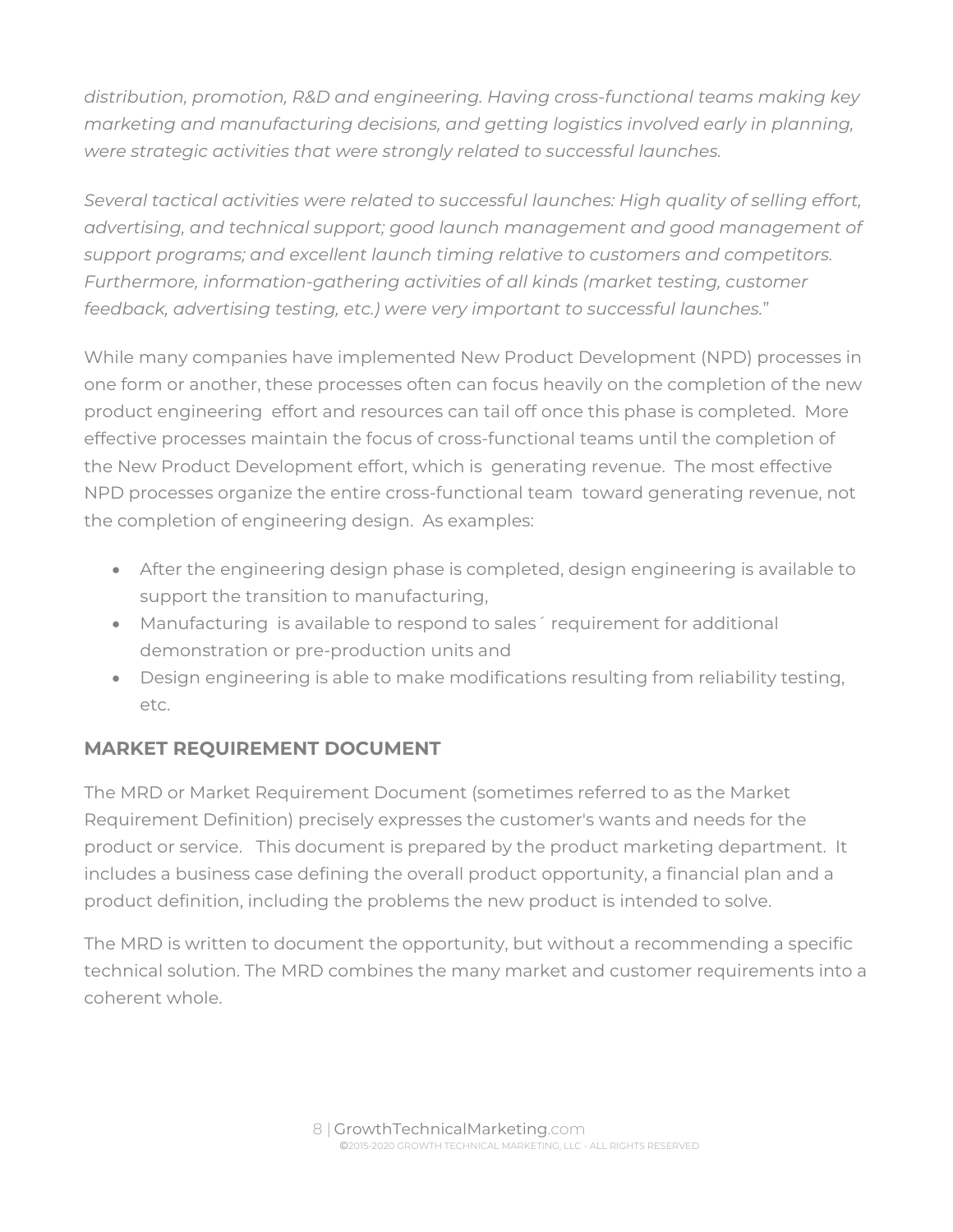Guidelines to keep in mind when creating the MRD can be easily remembered from the S.M.A.R.T. acronym<sup>3</sup>:

- *Specific* Product requirements should be specific and detailed.
- *Measurable* Each requirement should have a metric and be repeatably measured by all stakeholders.
- *Achievable*  The product requriements should be attainable.
- *Realistic* The project requirements should be realistic with respect to available resources.
- *Time-Bound* Similarly, the project timeline should be well communicated and reasonable.

Typical information included in a Marketing Requirement Document (MRD) includes:

## Executive Summary

The "elevator pitch", often considered the most important part of a business proposal. It is targeted to senior management and should summarize how the company will profit by undertaking the development this new product. The executive summary should concisely cover opportunity size, cost, timeline, forecast, justification and conclusion. Senior management's decision to continue reading often depends on the quality and attractiveness of the executive summary.

## Product Definition

The product definition describes in detail exactly what the product is, what problem it is intended to solve, how it should perform and how much it should cost. It is a summary of what is required by the market and what is being asked for by customers. In order to shorten the iterative process with engineering (which advises what is actually possible) it is helpful to prioritize product requirements in some way. This can take many forms, but two common ways are:

- Divide features into must-have and nice-to-have or
- Consider a two-stage product development and assign features to generation 1 or generation 2. In this case, generation 2 might come 3-12 months after a successful product launch and demonstrated demand for the product.

<sup>3</sup> Doran, George T. "*There's a S.M.A.R.T. way to write managements's goals and bjectives.*"Management Review 70.11 (Nov. 1981).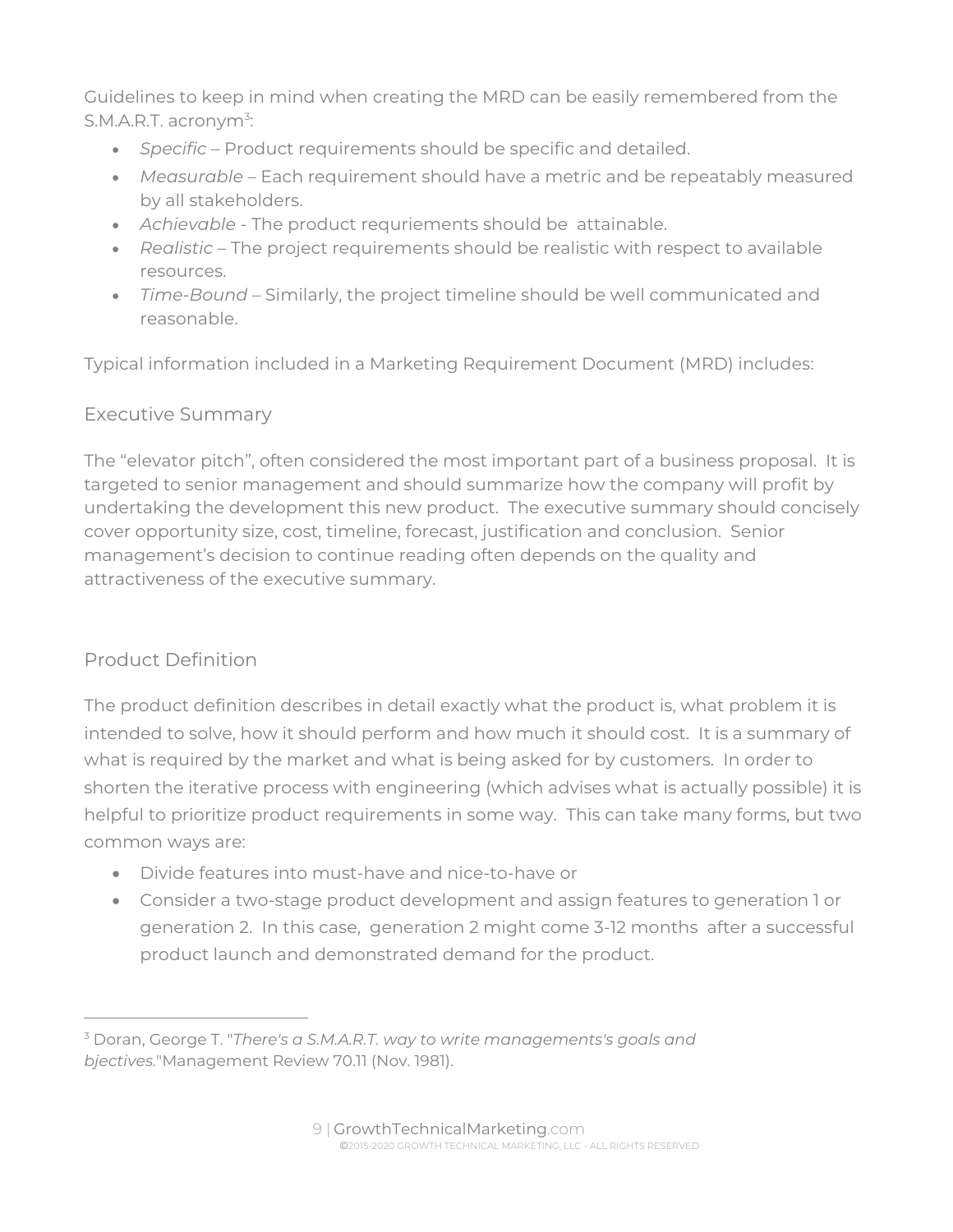The product definition section of the MRD should include:

## Product Specifications

- *Performance* This includes all performance specifications (speed, throughput, power, accuracy, etc.).
- *Interface* How does the customer interface with the product.
- *Ambiental* Temperature, humidity and/or altitude.
- *Electrical* Typical power, max power and/or heat generated.
- *Size* Weight, etc.

## Accessories and Options

This is an important and often overlooked component of the MRD. For several decades, Tradeoff Analysis and Conjoint Analysis<sup>4,5,6</sup> have proved to be a powerful set of techniques for measuring buyer's tradeoff between product features and marginal cost (incremental product price). The idea being that in a competitive market, with several suppliers offering similar products and product features at similar marginal cost per feature, the dominant supplier is often the one who can bundle features and price closest to meeting the customer's requirement. This is meaningful both in designing the product, and in defining accessories and options to be sold at an additional cost. Product configurability can be a tremendous advantage in price discrimination and profit maximization. In defining and pricing options, it is especially important to isolate and correctly value unique product differentiators. Whether features are:

- Built in,
- Added as an option,
- Stripped out to justify discounting without looking like a "cheap" product,

<sup>4</sup> Green and Rau, "*Conjoint Measurement for Quantifying Judgmental Data*", Journal of Market Research, 8:355-63, 1971

<sup>5</sup> Sid Simmons, Sid and Esser, Mark, "*Developing Business Solutions from Conjoint Analysis*", Conjoint Measurement, 2001, pp 67-96

<sup>6</sup> Green and Srinivasan ,"*Conjoint Analysis in Marketing: New Developments with Implications for Research and Practice*", Journal of Marketing, Vol. 54, No. 4, Oct., 1990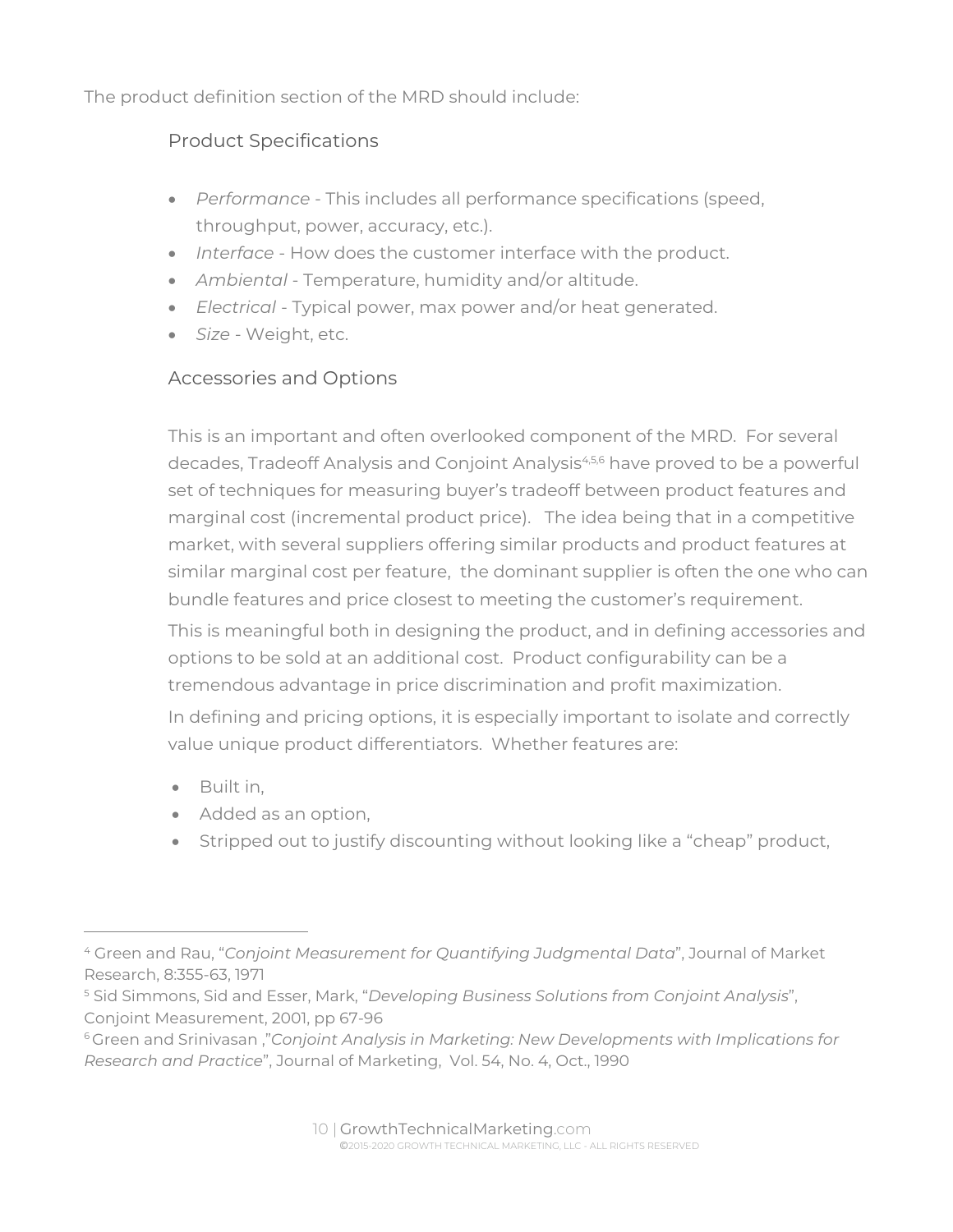having a clear definition of features, accessories, options, product configurability and pricing is key, both to a good MRD and successful new product. Flexible product configurability late in the manufacturing process (or even field configurability) can have a powerful impact on profitability. When properly used this allows you to get closest to each individual customer's ideal configuration of product features and price.

## Manufacturing Requirements

A common reason cited for new product failures is that the product was too difficult to manufacture, or that manufacturing lacks the necessary time, support or resources during the product launch. In the same way that the MRD document defines market expectations for product features and pricing, it also should clearly define expectations for manufacturability to the new product development team. Examples may include:

- Product reliability target
- Lead-time target
- Manufacturability (yield) target
- Performance headroom (internal product performance specification)

## Commercial Requirements

The MRD should clearly outline targets for key commercial aspects of the proposed new product. For example:

- Standard product cost target
- Certifications and agency approvals (UL, CE, RoHS compliance, etc.)
- Product manual and documentation
- Required translation and localization
- Training requirements (levels of training, who, where, how often)

## Product Reliability Requirements

In general, product reliability ranks among the top customer decision influencers. The MRD should specify the targeted product reliability, based on competitive offerings and customer input. It should provide a thumbnail sketch of the quality and reliablity testing required of the product. Examples may include: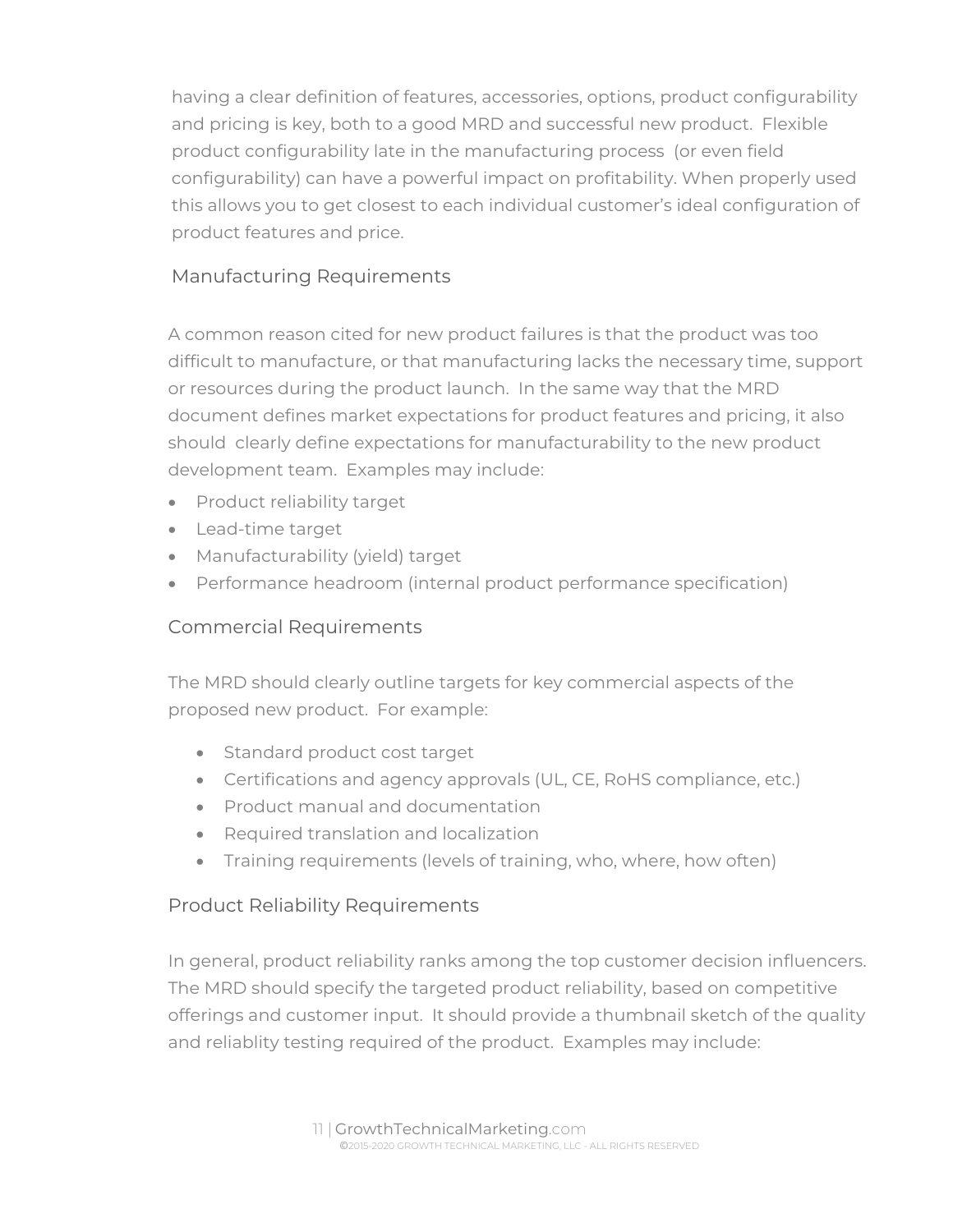- Life testing and data acquisition continued to failure
- HALT/HASS testing
- Any changes required of standard product life-cycle process
- Temperature testing
- Vibration and shock testing
- Field life expectancy (MTBF and total life)
- Annual warranty cost target
- **Extended warranty offerings planned**

#### Product Roadmap

How does the proposed new product fit into the big picture, specifically the company's roadmap for new technology development. How does this new product development project furthers the company's business goals?

#### Key Markets and Applications

What markets and applications is the new technology designed to address?

#### Problem

What customer problem is this new product intended to solve? What customer pain does it ease?

#### **Solution**

What is the proposed solution? How does the solution compare to the current way that the problem is addresed? What is the time and cost to the customer to implement the new solution?

#### Market Size

Potential revenue, profitability, geography

#### Market Research

Thorough market research is critical. Success comes only by understanding and meeting the needs of your target market. Market research helps to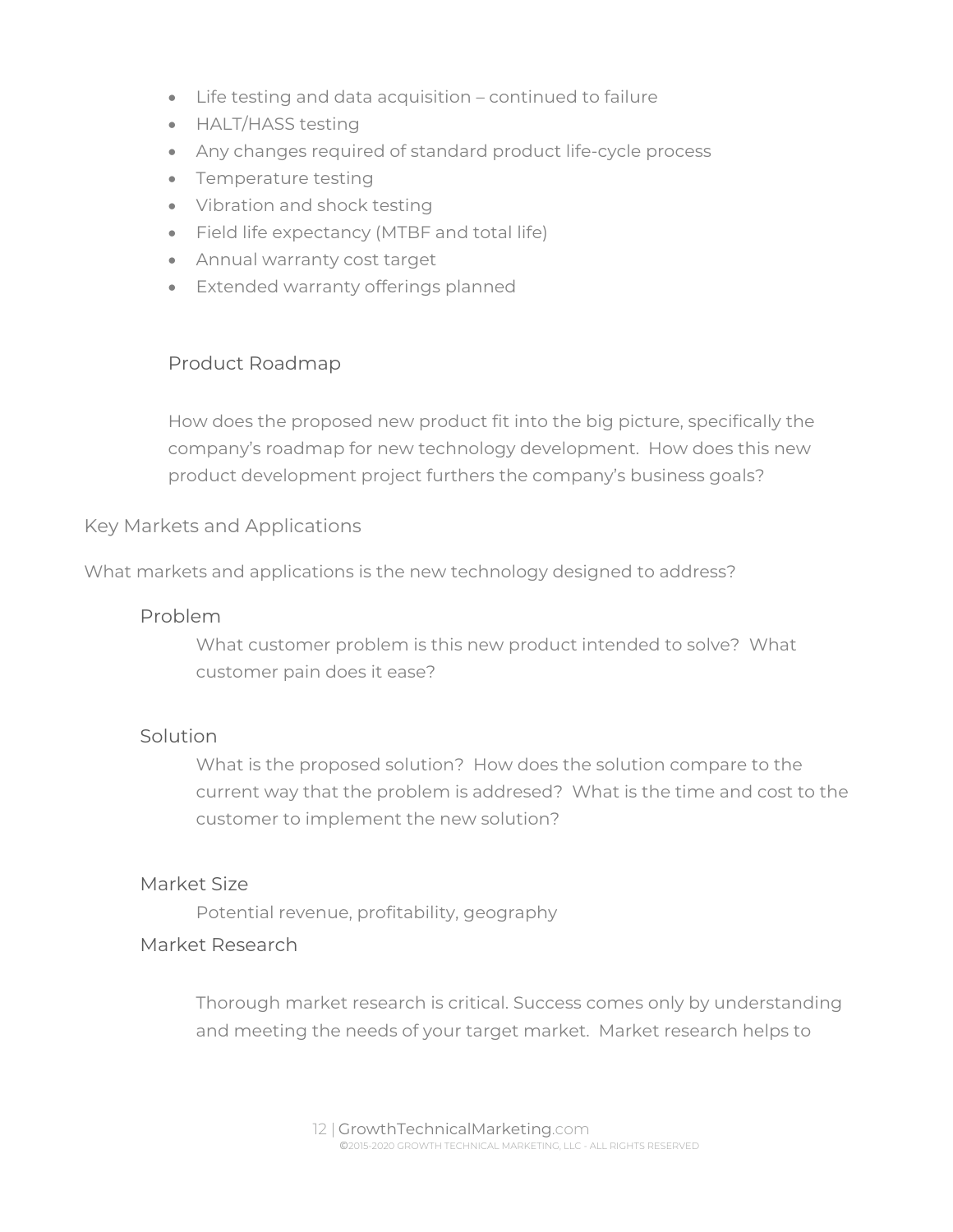establish the under-served market segments as well as the customer needs that have not been met.

Often a new product may be initiated by a company's largest customer. New products based on a single customer's demand are the riskiest of all, and this risk should be reflected in the business plan. If it is assumed that other clients will also be interested, talk to them to confirm. Don't get locked into exclusivity without compensation or shared development costs.

Other times, market research is done at the beginning of product planning and development, locked into the product definition.Then two years go by as the product is developed only to find that at the end of the development, the market has changed. Market research and customer engagement should be ongoing throughout the New Product Development process.

## Key Target Accounts

Whom are you targeting with this new product? What are the exact companies, subsidiaries, locations and key contacts? What is the potential of each? Special attention should be paid to these customers' requirements when developing and prioritizing the production ramp-up schedule, and forecast for the new product. What is required to win at each account?

## Key Accounts

Develop your target customer list, including geography, specific companies, departments, and key decision makers (name, title, role, etc.). The process defined by Wind, Yoram and Webster<sup>7</sup> for group purchasing process is a useful model. Know thy customers.

<sup>7</sup> Wind, Yoram and Webster, Frederick E., "A General Model for Understanding Organizational Buying Behavior", Journal of Marketing, Vol. 36, No. 2 (April, 1972), pp. 12-19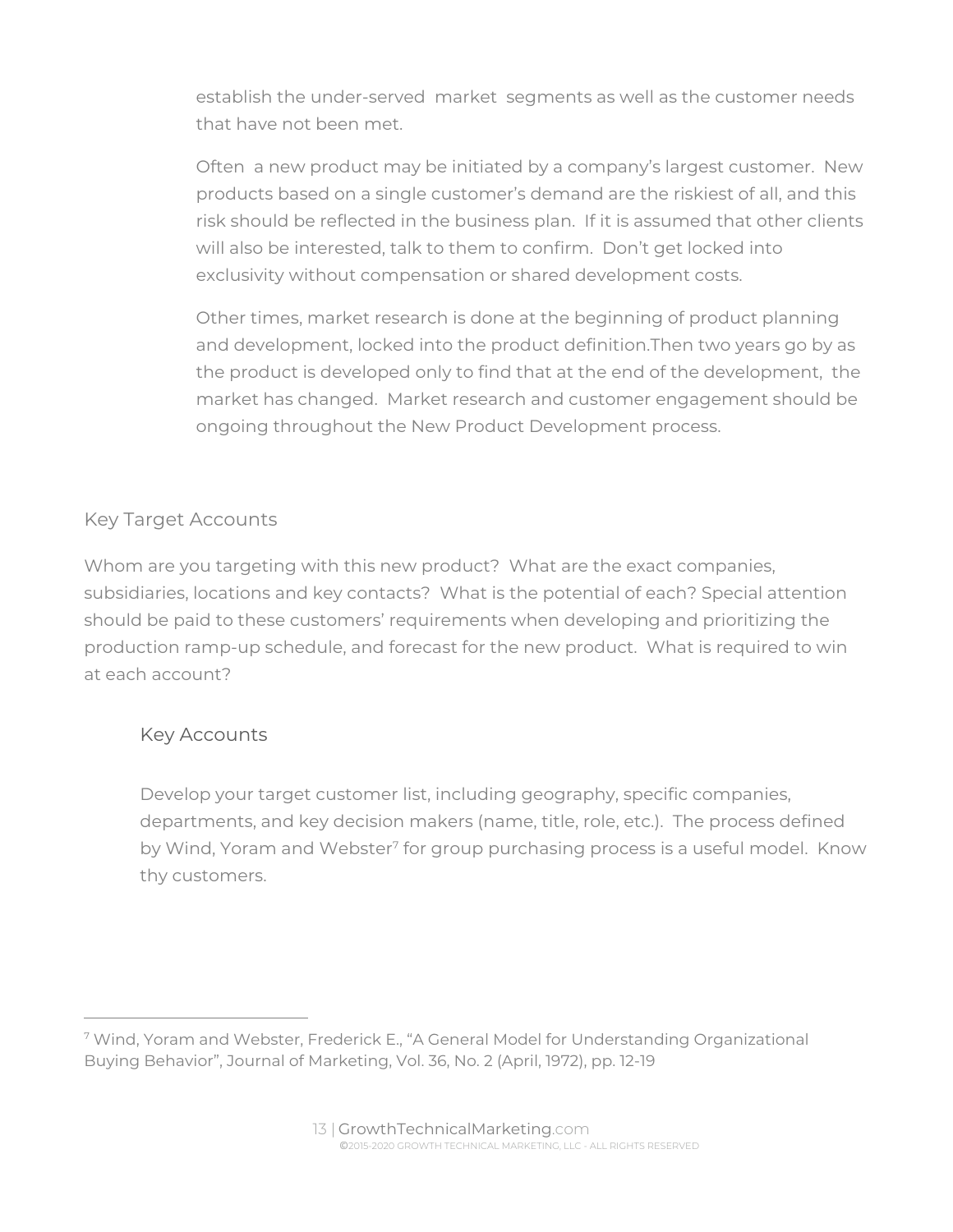## Voice of Customer (VOC)

Successful new products begin at the source: The customer. Winning products specifically address a problem or opportunity presented by the consumer. Perhaps the single biggest reason cited for new product failures is that the product does not address a market need or a specific customer requirement. The technology can be revolutionary, but there is no market for it. It must be crystal clear from the start who needs the product, what problem it addresses and what price a consumer would be willing to pay for it.

As enthusiasm about a new product builds, there is the temptation to make important product decisions based on what makes sense to your group, what has worked in the past, or what you've heard the customer wants. Resist these temptations. Speak to key customers directly. Make their input the driving force behind your NPD effort.

From strong customer relationships, the sales and distribution departments can provide valuable market information. However, there is a risk that they can begin selling a new product too early, or that New Product Development information finds its way to your competitors too soon. This risk must be managed accordingly.

#### Possible Beta-Site Evaluators

Include an idea of which key accounts might serve as beta-site evaluators for the new product and why. Incentivize early adopters.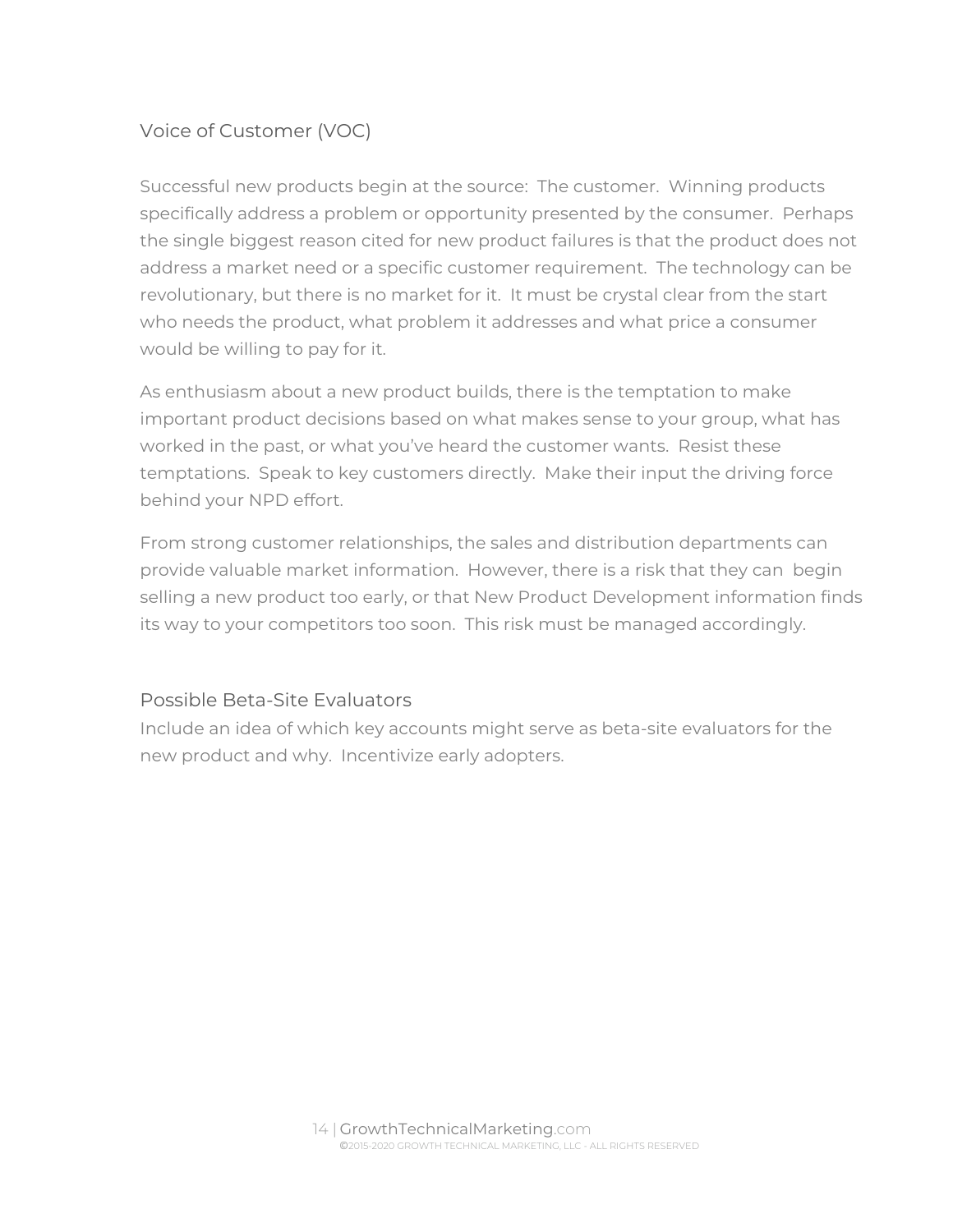## Competitive Landscape

Success of your new product or technology requires you to properly define and position your product, and requires drop-dead accuracy in your competitive analysis. Key information required of each competitors includes;

- Key Competitive Applications and Markets
- Product Performance
- Product Reliability
- Warranty
- $\bullet$  Lead Times
- Geographical Strengths and Weaknesses
- Key Competitive Accounts
- Product Cost Estimate
- Competitive Pricing
- Selling Strategies
- Distribution
- Competitive Breakthroughs
- **Service Strategy**

The highway is littered with failed new products that did not fully address each of these key dimensions. Each competitive comparison is important to consider.

## Competitive Scorecards

Competitve scorecards provide a quick and easily digestable synopsis of competitors for everyone on your team.

A good competitive scorecard communicates a lot of information in a short time to key decision makers.

#### SWOT Analysis

Another helpful competitive analysis tool, the SWOT analyzes Strengths, Weaknesses, Opportunities and Threats (SWOT) involved help to understand, present, discuss and make decisions about a business unit, a proposition or an idea. SWOT analysis creator, Albert Humphrey (Stanford Research Institute) advocated that SWOT analysis should focus specifically on: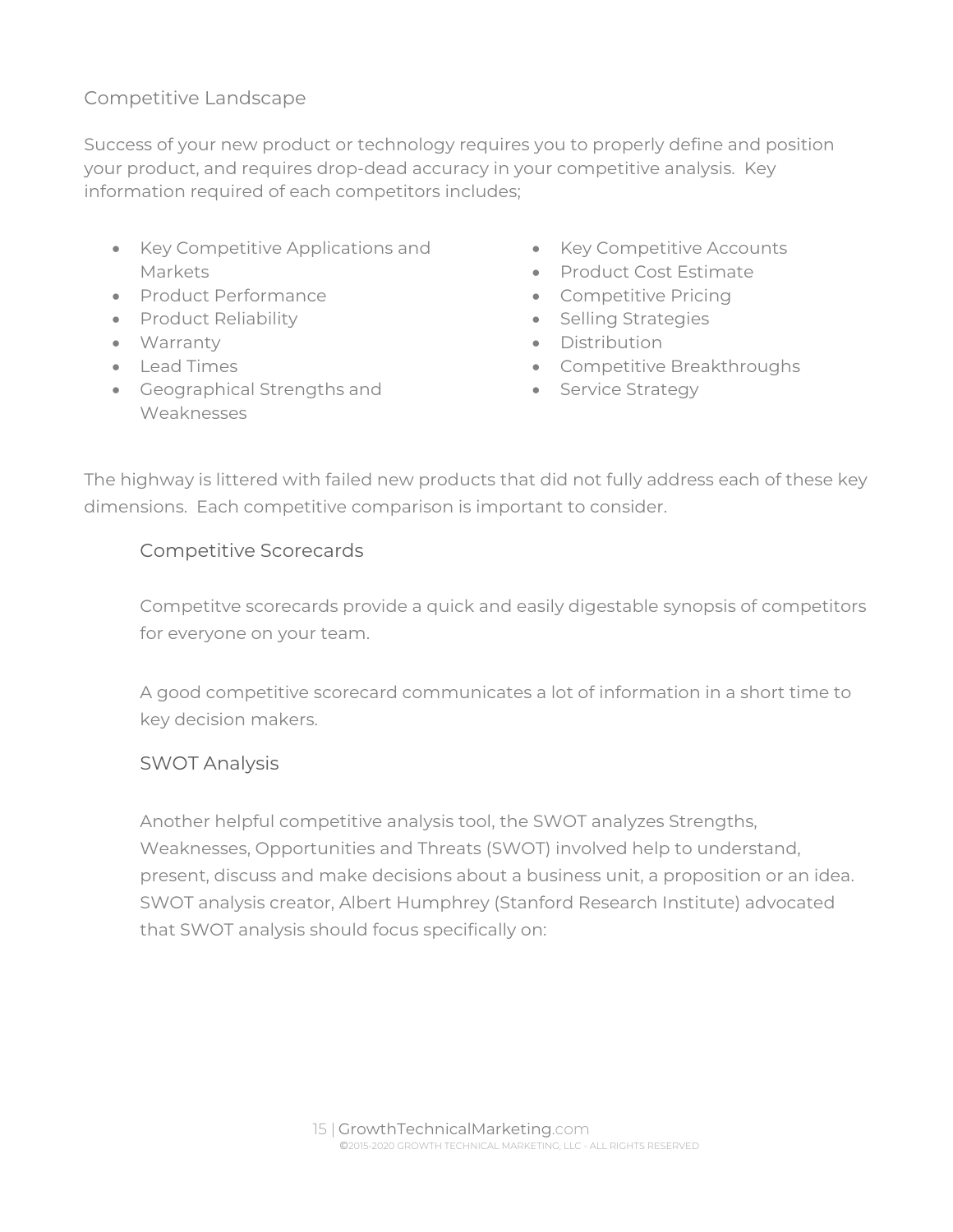- Product (what are we selling?)
- Process (how are we selling it?)
- Customer (to whom are we selling it?)
- Distribution (how does it reach them?)
- Finance (what are the prices, costs and investments?)
- Administration (and how do we manage all this?)

## Anticipated Competitive Response

A new product represents a price/performance advantage, a unique solution, etc. The anticipated competitive response estimates how long you might hold this advantage. Kuester<sup>8</sup> et al published an interesting article focused on the defense strategies that firms pursue when threatened by rival new products in their markets. They showed how market growth encourages rapid retaliation, especially on the product mix, whereas in concentrated markets, firms react less strongly on the product mix and exhibit slower reactions.

Many new product fail because of key strategic errors in anticipating competitive responses and reaction times.

## Business Plan

A well-thought-out business plan organizes your company to grow your existing business. It establishes strategies, and allocates resources and sets management objectives according to strategic priority. The financial analysis assigns risk, costs and a projected revenue stream for a new product development project, allowing it to be evaluated relative to other investment opportunities. A good business plan clarifies, and allows you to share business objectives with your management team and employees.

<sup>8</sup> Kuester, Sabine, Homburg, Christian and Robertson, Thomas S., "*Retaliatory Behavior to New Product Entry,* " (1999) Journal of Marketing, 63, 90 - 106.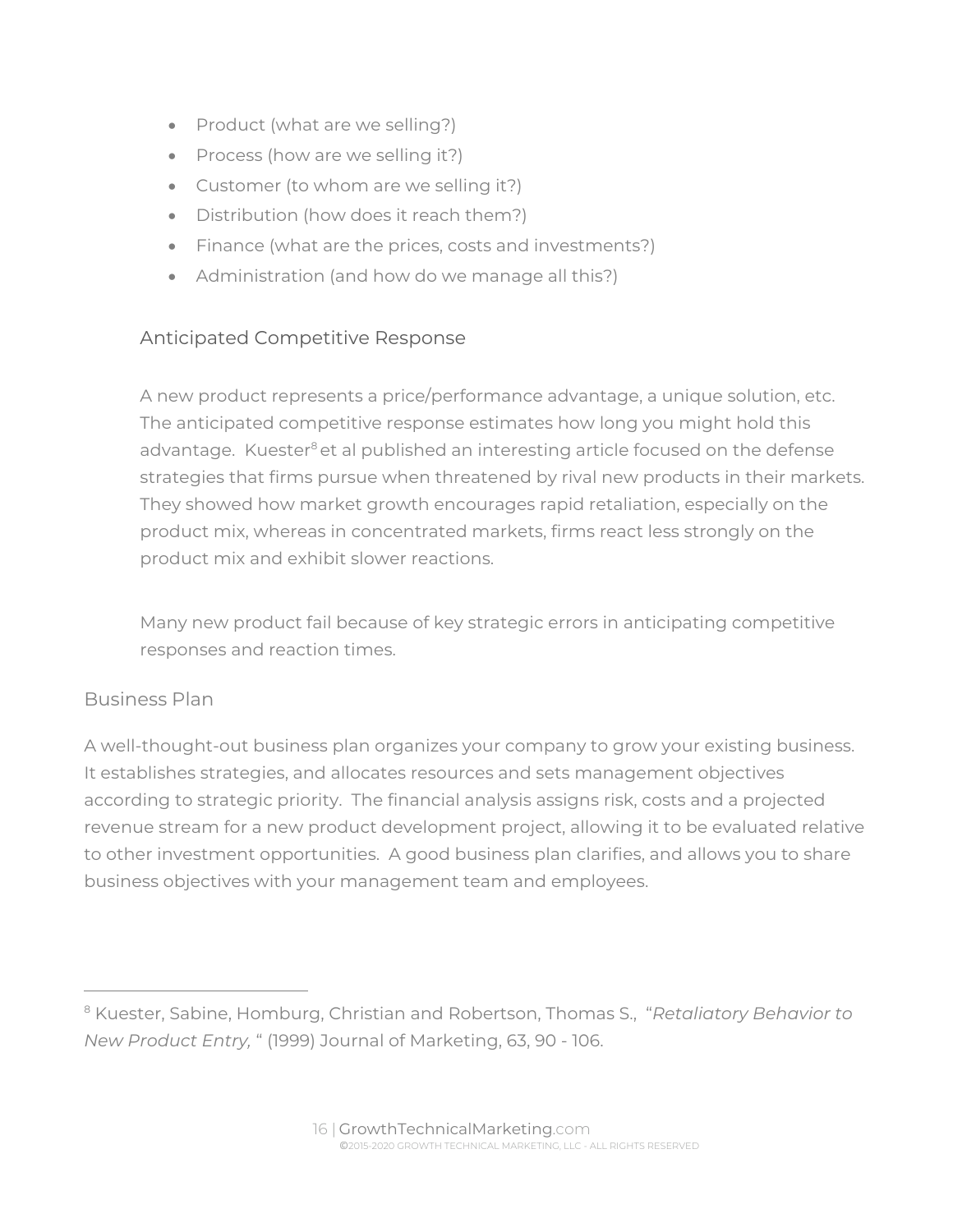## Value Proposition

In a nutshell, what value does your new technology offer? The short version of your pitch to potential customers. This section briefly summarizes the problem that the proposed new product solves and how the proposed solution is better. It describes the benefit to the customer (of each feature) in terms of savings or the ability to generate additional revenue.

## Key Assumptions

Critical to the review and the discussion of the business plan is that any assumptions upon which the plan is based -- about product cost, competitive response, market conditions, etc. -- are made clear.

Market pricing should come from the competitive analysis. An initial pricing strategy can lead to the assumed Average Selling Price (ASP) that can be realistically achieved with the proposed new product. Product cost can be estimated from initial discussions with engineering, manufacturing and existing product costs. Overhead can be estimated from current levels.

#### Revenue Forecast

Critical to the MRD, the revenue forecast estimates market size and revenue potential associated with undertaking the new product development project. Key considerations in developing the revenue forecast are:

#### Market Size

It is useful to estimate market size from a number of different approaches, giving several different estimates. Then the task is to work through reconciling these different estimates into a single estimate the size of the total available market (TAM). As an example, different estimates might come from: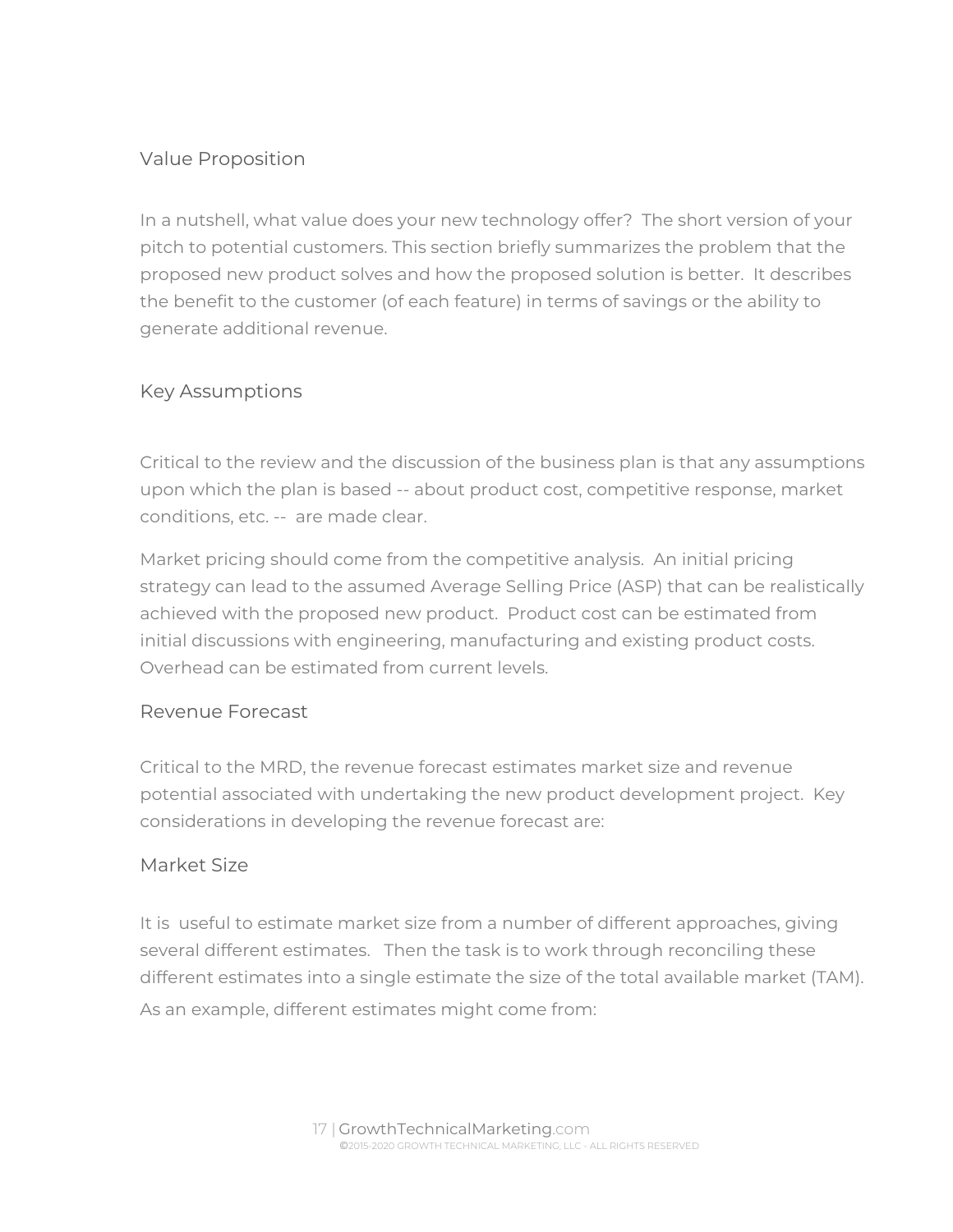- *Competitors* How much are they selling? The Competitve Analysis provides information to estimate market size and revenue for each of your top competitors.
- *Key Customers* Similarly, speaking with, and studying key accounts provides information on how much they are purchasing.
- *By Territory*  Often an analysis by territory provides additional useful information and insight toward a total forecast.
- *Industry Market Summaries* from key professional societies and orgnanizations.

For an additional layer of checks and balances, approach forecasting from several directions and use different sources of information for the forecast. This helps to avoid bigger misses (e.g. forecasted low sales in Japan or Germany, or extremely high purchases from a single customer, or very low sales from a larger competitor, etc.).

## Expected Market Penetration

Once the Total Available Market (TAM) has been established, it is useful to develop an estimate of how much market share can realistically be won and over what period of time. From this, a muliti-year forecast of the number of units, and expected revenue and margins can be generated.

#### Cannibalization

Few new products are completely without impact on existing product revenue streams. Some pitfalls to avoid when a new product competes directly with an existing product are:

- *Insuffient Sales Buy-In* -- Ensure the sales force is enthusiastic about the new product. There is familiarity and comfort in selling the products they know. They need to be able to easily differentiate between the new and old products.
- *Opening the Door* Occasionally convincing customers to switch products inspires them to re-consider competitive offerings when they might not have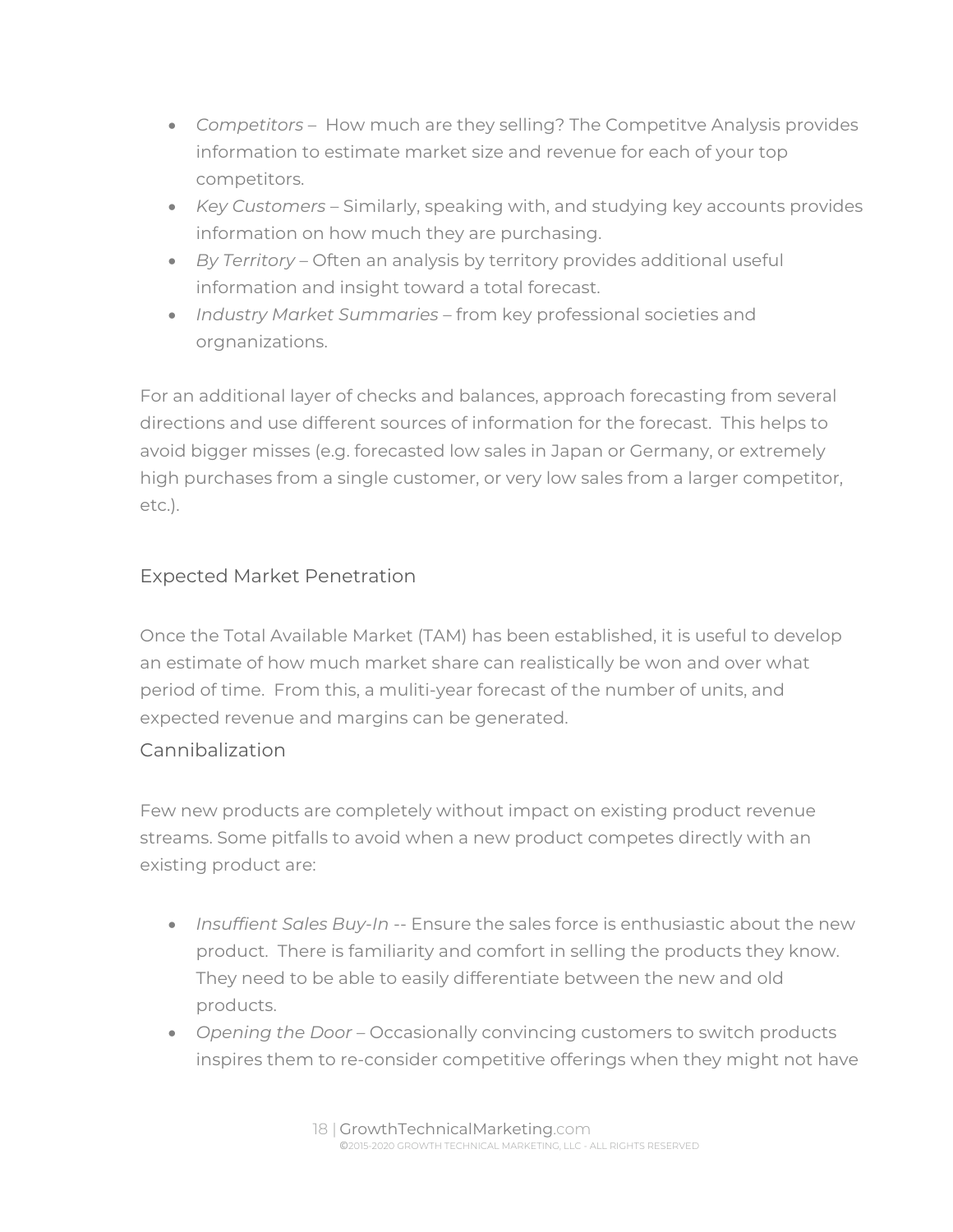otherwise. A clearly defined migration or upgrade path for existing customers helps minimize this.

- *Inventory Impact* Maintaining similar products increases inventory, and these costs need to be considered and managed.
- *Products Too Similar* Sometimes different distribution channels can be used to promote similar products.

When new products are projected to replace or to have a negative impact on existing products, the loss of this revenue and profit needs to be incorporated into the entire Net Present Value (NPV) analysis of the new product development project to avoid "double counting" revenue.

## Development Cost

The estimated cost to develop and release the new product should incorporate all costs, including engineering, manufacturing, testing, travel, inventory, marketing, etc. As with all revenue and cost estimates, the MRD begins with a best guess. This estimate is revised as the project advances, with input from the entire team.

## Opportunity Cost

Given finite resources, in going forward with this product or technology development, what is the impact on other opportunities and other projects? Has this been communicated clearly throughout the organization?

## Business Risk and Mitigation

This business risk section focuses on the risk of assumptions and all other general business-risk hurdles to be overcome. Examples of risk might include:

- Longer time required to penetrate specific new accounts.
- Market shifts, most notably price.
- Other disruptive technologies entering the market.
- Technical risks involved with achieving desired product performance.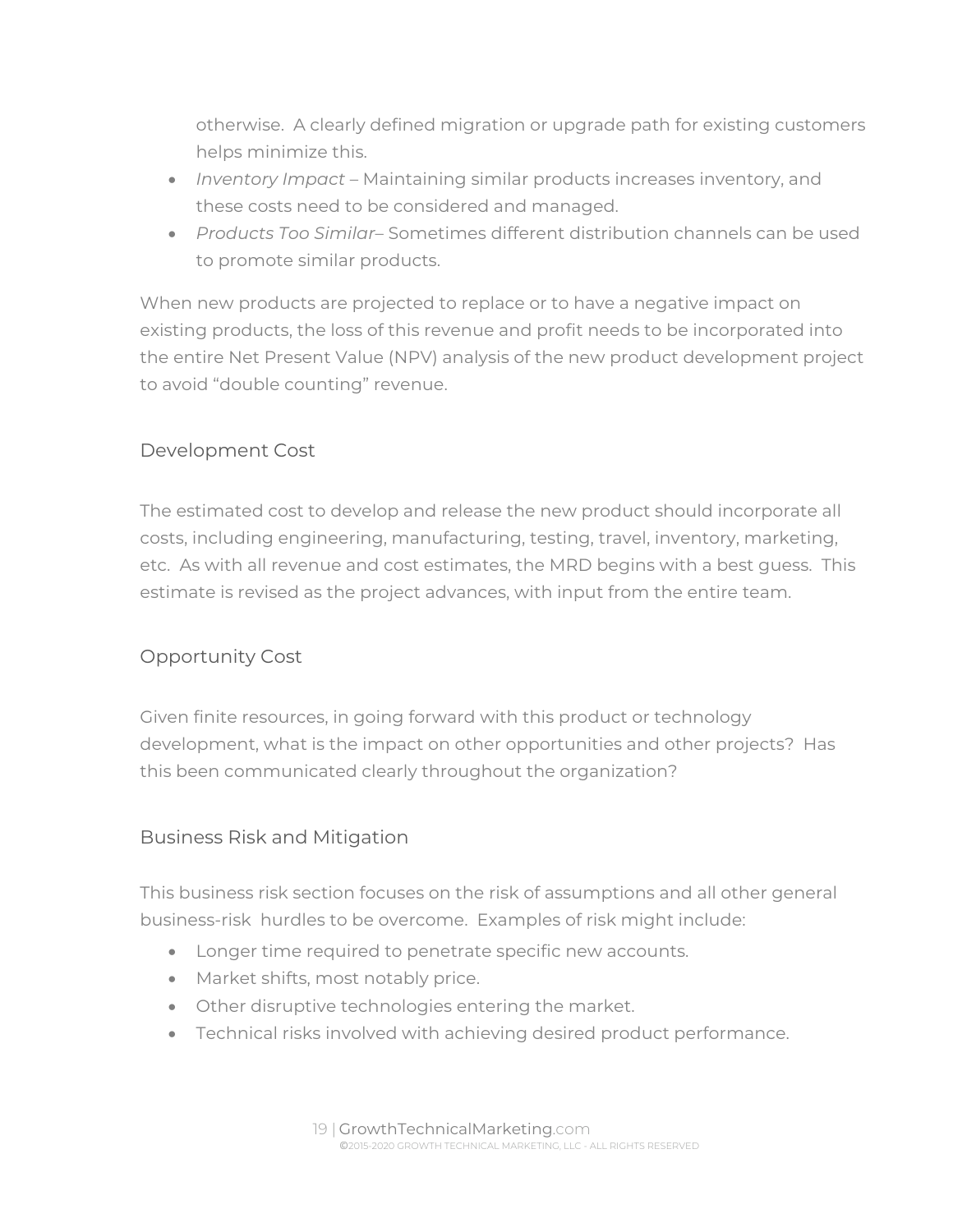- Product is difficult to manufacture, low first-past yield.
- Poor reliability, increased warranty expense.
- Product not released on time.

This section should give an idea of the magnitude of each risk outlined, as well as its potential impact on the overall profitability of the project.

In response to each risk is the plan to mitigate that risk.

#### Financial Analysis

Reasonable estimates of:

- an attainable multi-year unit forecast,
- **estimates of standard product cost and average selling price,**
- cannibalization and
- the total estimated new product development cost

enable calcuations of the Net Present Value (NPV) of the development of the new product as compared to other business opportunities.

## Timing

Poor timing and slow time-to-market is widely recognized as a primary reason why new product introductions fail. Timing is equal or greater in importance to cost and performance specifications, the MRD should clearly outline the window of opportunity and requireded timeline for the new product.

These seven sections (Executive Summary, Product Definition, Key Markets and Applications, Key Target Accounts, Competitive Analysis, Timing, and Business Plan) of the Market Requirement Document cover the relevant information necessary to properly evaluate a new product proposal.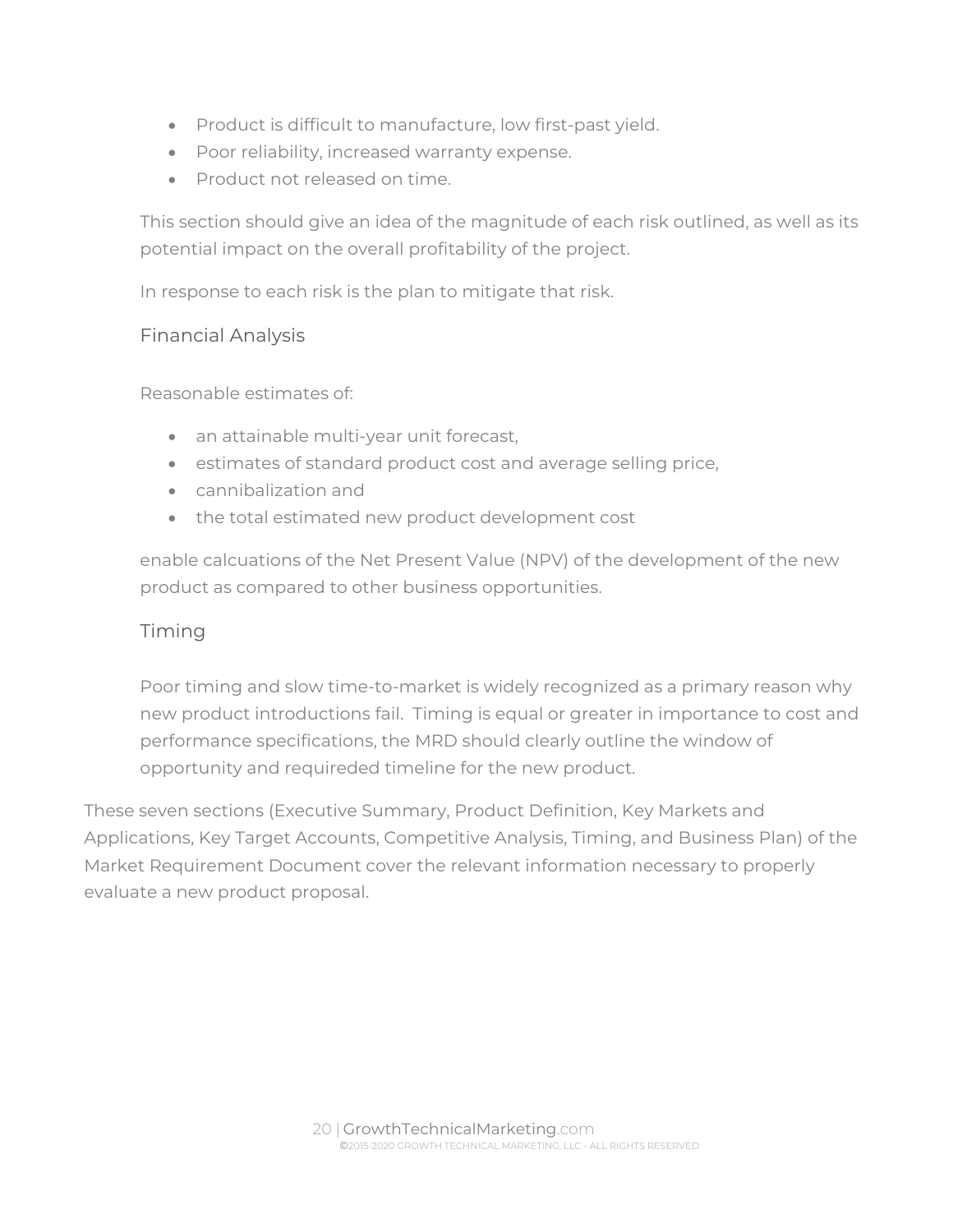## **ENGINEERING RESPONSE DOCUMENT**

Once the opportunity has been identified by the Marketing Requirement Document, engineering typically evaluates the technical feasibility of the proposal. It is unlikely that all market requirements (feature, cost, development time, etc.) can be met at one time and with one product. There is a very useful Engineering Response Document (ERD), which defines design risks and hurdles as well as possible solutions, and provides well-defined tradeoffs or alternatives.

The ERD typically addresses each point in the MRD, but inlcudes important new information about one or more identified design paths, such as:

- Initial bench-product test data and response to requested product specification
- Development cost, time, and milestones
- Unanticipated challenges uncovered
- **•** Estimated product cost
- Impact on, or shared resources with other new product development projects
- Technical risk, supplier risk, time-to-market risk
- Required tools, equipment, space
- Potential future product scalability

## **RECONCILIATION/REVIEW/SCHEDULE**

This step involves a meeting (or meetings) to reconcile the MRD and the ERD into a final new product proposal. This is normally done with the entire new product development team and may include topics such as:

- Reconcilliation between what was asked for (MRD) and what is realistically possible (ERD), balancing technical and business risks by using possible solutions, tradeoffs and alternatives suggested in the ERD
- Product scalability and future markets
- Required resource allocation.
- Impact on existing new product development roadmap.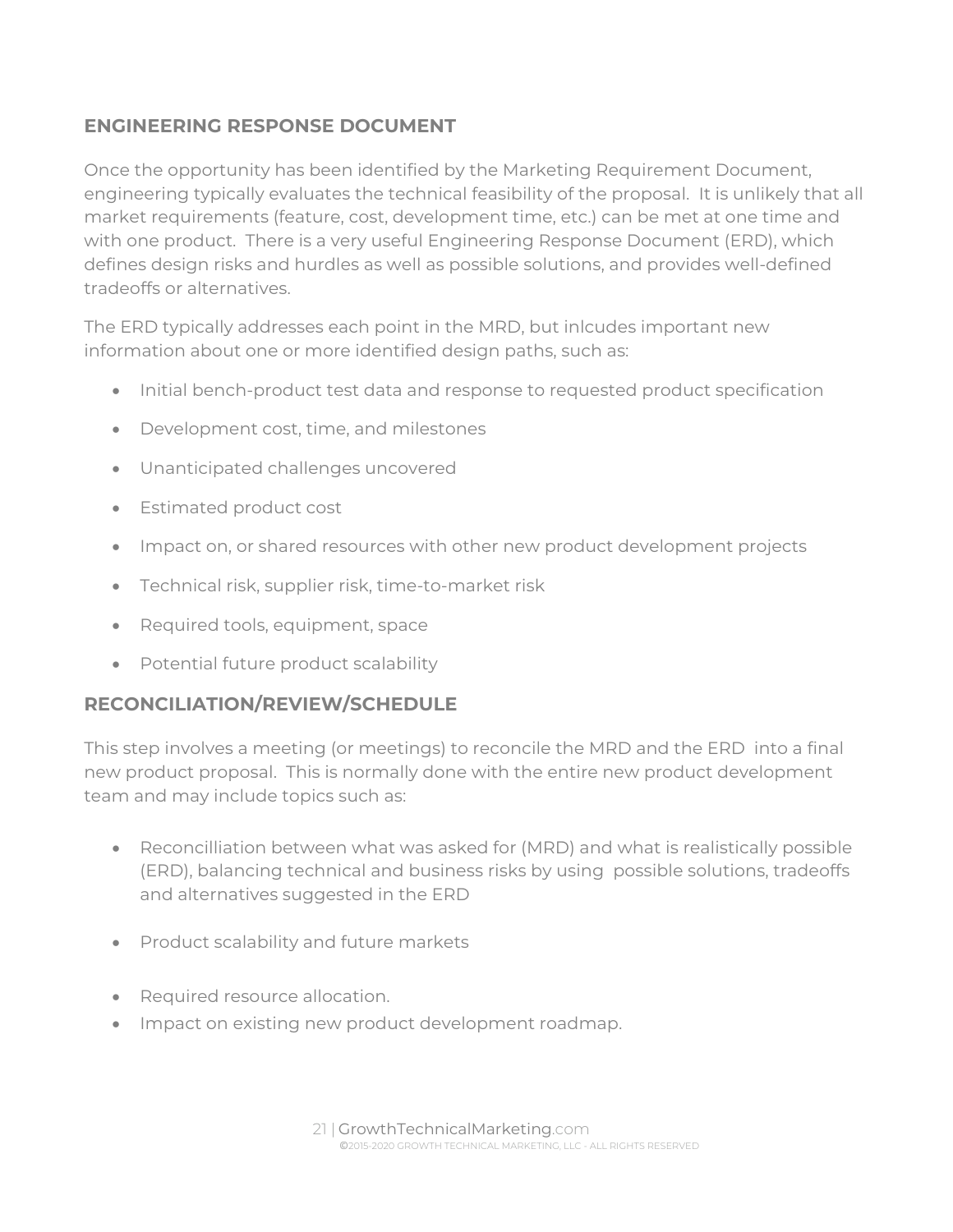Once a final new product proposal is agreed upon, then senior management decides whether to go forward with the project or not, as well as the level of resources to be committed to the project.

Once the decision is made to go forward, product planning and development begins with:

- Planning teams organized.
- A detailed budget.
- A clear schedule and list of task responsiblities is summarized in a GANNT chart and published and periodically updated to the new product development team members, which covers:
	- o prototype development and requirements
	- o product life-cycle plan definition and gate review schedule
	- o beta-site testing plan
	- o reliability test plan and schedule
	- o schedule for transition to manufacturing
	- o product mix planning definition schedule
	- o product branding and packaging defintion schedule
	- o documentation and training development schedule
	- o marketing launch schedule and key milestones
	- o a rolling forecast which includes:
		- **Example 1** engineering prototypes
		- **F** reliability test units (life testing and destructive testing)
		- **field test units (beta testing)**
		- **trade show units**
		- sales and distributor demo units
		- **training units and**
		- **F** revenue units following the new product introduction.

## **PERFORMANCE EVALUATION**

Does the proposed solution actually work? What is the tangible benefit to customers? What is their feedback? Actual performance data is essential. This comes from in-house bench testing (alpha prototypes) and from customer evaluations. (beta prototypes). It demonstrates that the product really is cleaner, faster, stronger or better in some measurable way. Initial testing reveals areas for improvement (in both product design and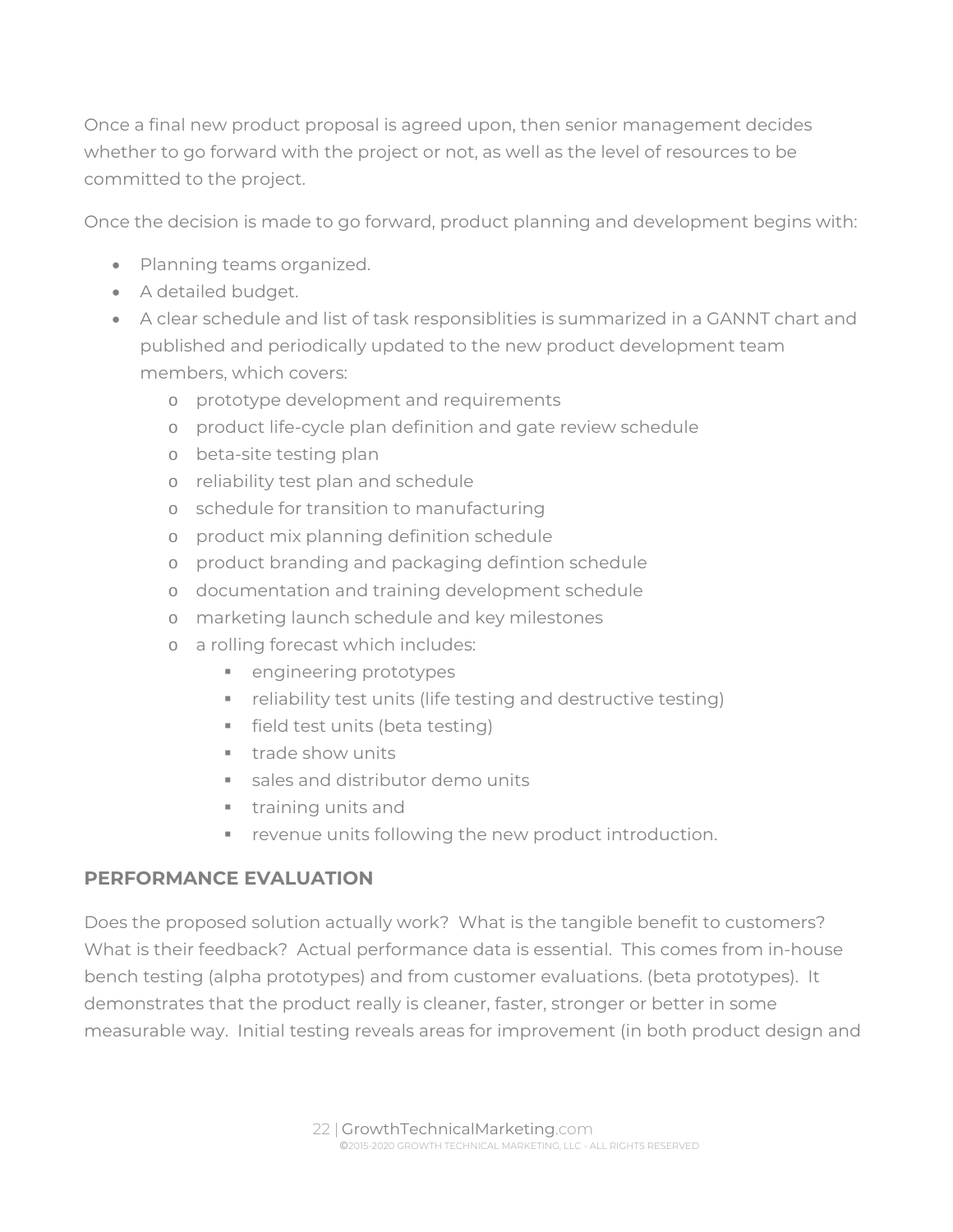manufacturability) early in the process while design change is still relatively quick and easy to implement.

Collecting relevant data from lead users offers strong benefits to both parties. For the manufacturer, it gives first-hand information on performance and user friendliness. The excitement of the user over the new product portrays a strong gage to the product's acceptance by the overall market. For the key customer, if the new product does offer a unique price/performance value proposition, it may give them the added incentive of being able to access to this technology well ahead of their competitors.

In an article by Neil Baron<sup>9</sup>, he states, "*Just because a product works in the lab, doesn't mean that it will succeed in the marketplace. Beta sites lay the foundation for a successful product. Chosen correctly, these early users can provide critical data used to validate the product's value proposition, and later serve as an influential reference site. Beta site selection criteria include interest in being a first mover; willingness to collaborate; willingness to serve as a public advocate; and strong industry reputation.* 

*"Some companies are so excited to find a beta site that they don't finish the deal, and put a beta site agreement in place. Other companies are afraid that if they ask for a beta agreement, the customer will walk away. It is at this point that marketing must inject the organization with enough confidence in the potential value of the product to require a signed beta agreement. Don't be afraid to act from a position of strength. Without a beta agreement to define time lines, identify roles and set expectations, these early engagements can wander aimlessly. The beta agreement should require the customer to publicize their results.*"

Key end-users for new product evaluation should be selected carefully and early on in the process. Communication should be ongoing, in person and over the entire new product development cycle. Tips and tricks include:

 Pick a few representative key customers as beta-site evaluators. Make sure there is a real interest on their side before moving forward, and that they recognize the value

<sup>9</sup> Baron, Neil, "*4-Step Marketing Process to Launch New Products,*" Boston Business Journal, May 28, 2009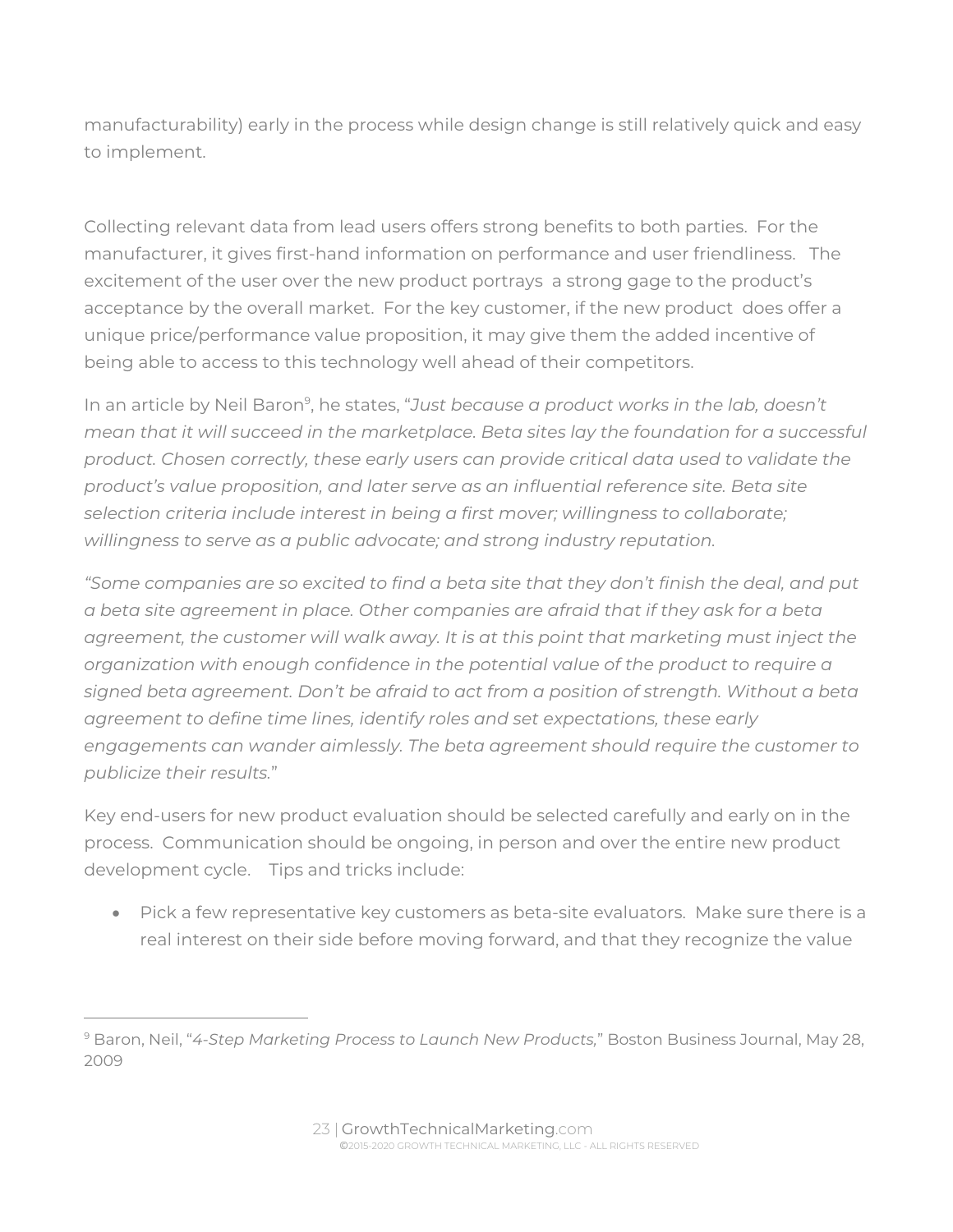of the new product being offered, and the value of receiving the product in advance of their competitors.

- Getting several key accounts on board early is important to a quick new product revenue ramp. Understand the key account's adoption timeline and requirements.
- In additon to approaching your existing customers, working together on new product development is often a good way to begin working with large new customers with whom you may not have had a meaningful relationship previously.
- Beta-site evaluators are investing considerable time and money in evaluating your product. Target your approach accordingly.
- Plan and schedule demo units. Avoid product delivery delays and the negative message they communicate to your key customers.
- Have a non-disclosure agreement in place and select beta-site evaluators who can be trusted to maintain confidential new product information
- Stay close to these beta-site evaluators. Have face-to-face meetings at least quarterly and engineer-to-engineer communication, either via conference calls or customer visits.
- Ask beta-site evaluators for a commitment to provide formal feedback on their product evaluation and to share this feedback with your new product development team. Act on recommended improvements.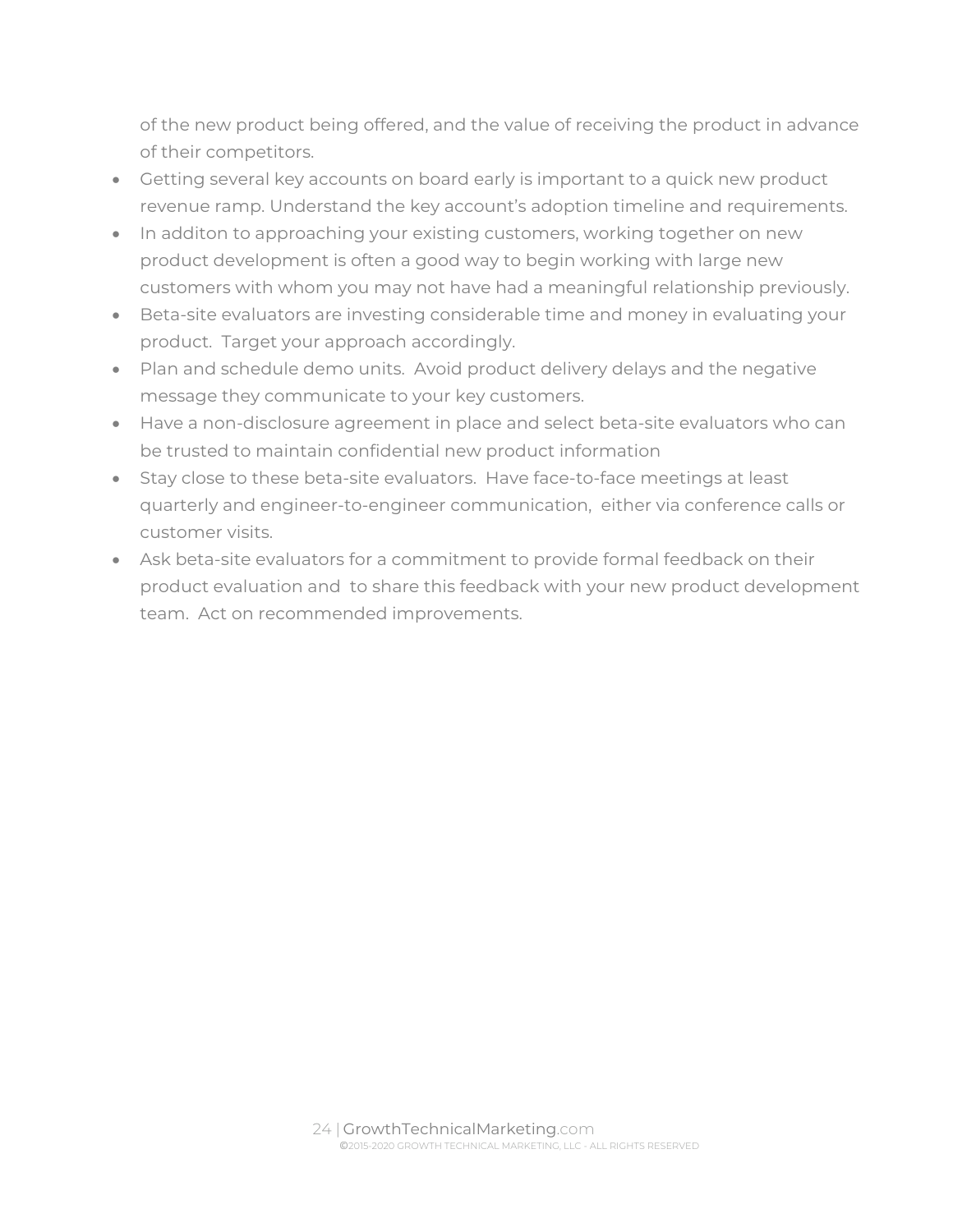## **COMMUNICATION**

Once the MRD is completed, the new product development team can sometimes go into a room for a long period to develop the product, emerging to discover the unpleasant surprise that the market has changed significantly during that time. It is important to remain in constant contact with key users of the product during the product development cycle, both to prepare and to ensure their product acceptance, and to monitor changes in product or market requirements.

## **PRODUCT RELIABILITY TESTING**

As time is always limited by time-to-market pressures, scheduling and execution of reliability testing is cricital to the success of the project. Product failures uncovered during reliability testing shoud be addressed and responded to quickly by the entire new product development team.

## **TRANSITION TO MANUFACTURING**

Many new products -- even those that may have a clear market definition, a superior technology and a successful engineering development process -- still fail because of a poor transition from engineering to manufacturing. Typical pitfalls during this transition may include:

- Higher-than-targeted product or manufacturing costs.
- Difficult to manufacture, low first-pass yield, or high rework costs.
- High production set-up cost or inability to integrate the product into existing manufacturing facilities.
- Inadequte manufacturing equipment.
- Production floor space issues.
- Poorly documented product assembly procedures or inadequate training.
- Production capacity constraints.
- Poor make/buy decisions.
- Unavailable materials, components or unqualified vendors.
- Inventory issues.
- Manufacturing unprepared for greater-than-expected success and rapid revenue ramp.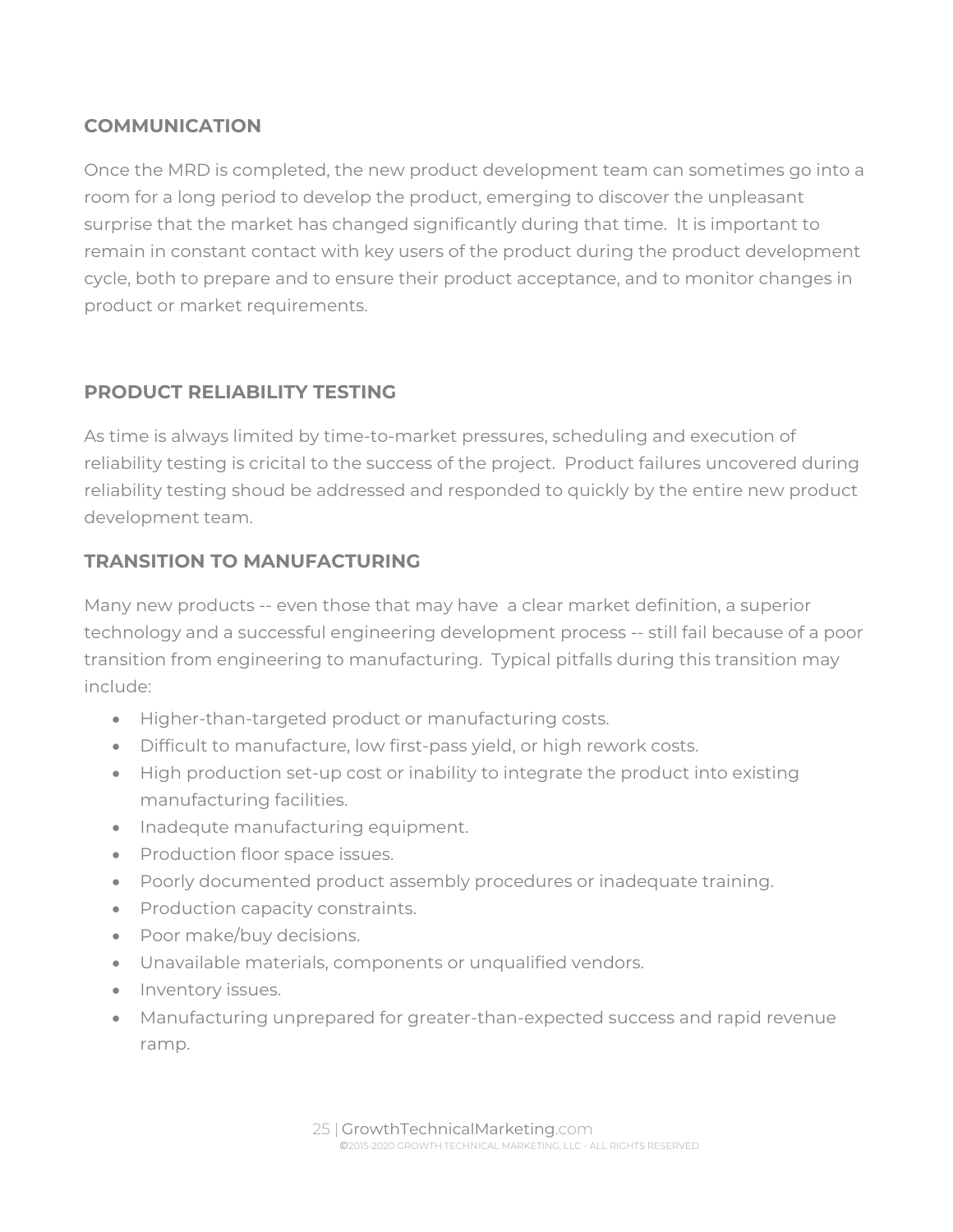- Poor product reliability.
- Poorly defined Part Numbers and Bill of Materials.

A winning strategy is to have representatives from manufacturing, supply chain and quality/reliability involved with the new product development project from the start. In 2003, a study of 60 member companies from the Michigan State University Global Procurement and Supply Chain Electronic Benchmarking Network, published in the Journal of Product Innovation Management, Ragatz, Handfield, and Scannell<sup>10</sup> stated "*Faster, better, cheaper—these marching orders summarize the challenge facing new product development (NPD)….Effective integration of suppliers into NPD can yield such benefits as reduced cost and improved quality of purchased materials, reduced product development time, and improved access to and application of technology.*"

The study found further, "*To integrate suppliers into NPD, a company must overcome such barriers as resistance to sharing proprietary information, and the not-invented-here syndrome. The results of this study suggest that overcoming such barriers depends on relationship structuring—that is, shared education and training, formal trust development processes, formalized risk/reward sharing agreements, joint agreement on performance measurements, top management commitment from both companies, and confidence in the supplier's capabilities. Overcoming these barriers also depends on assett sharing, including intellectual assets such as customer requirements, technology information, and cross-functional communication; physical assets such as linked information systems, technology, and shared plant and equipment; and human assets such as supplier participation on the project team and co-location of personnel.*"

<sup>10</sup> Ragatz, Gary L., Handfield, Robert B. and Scannell,Thomas V., "*Success Factors for Integrating Suppliers into New Product Development,*" Article first published online: 2 OCT 2003, *Journal of Product Innovation Management,* DOI: 10.1111/1540-5885.1430190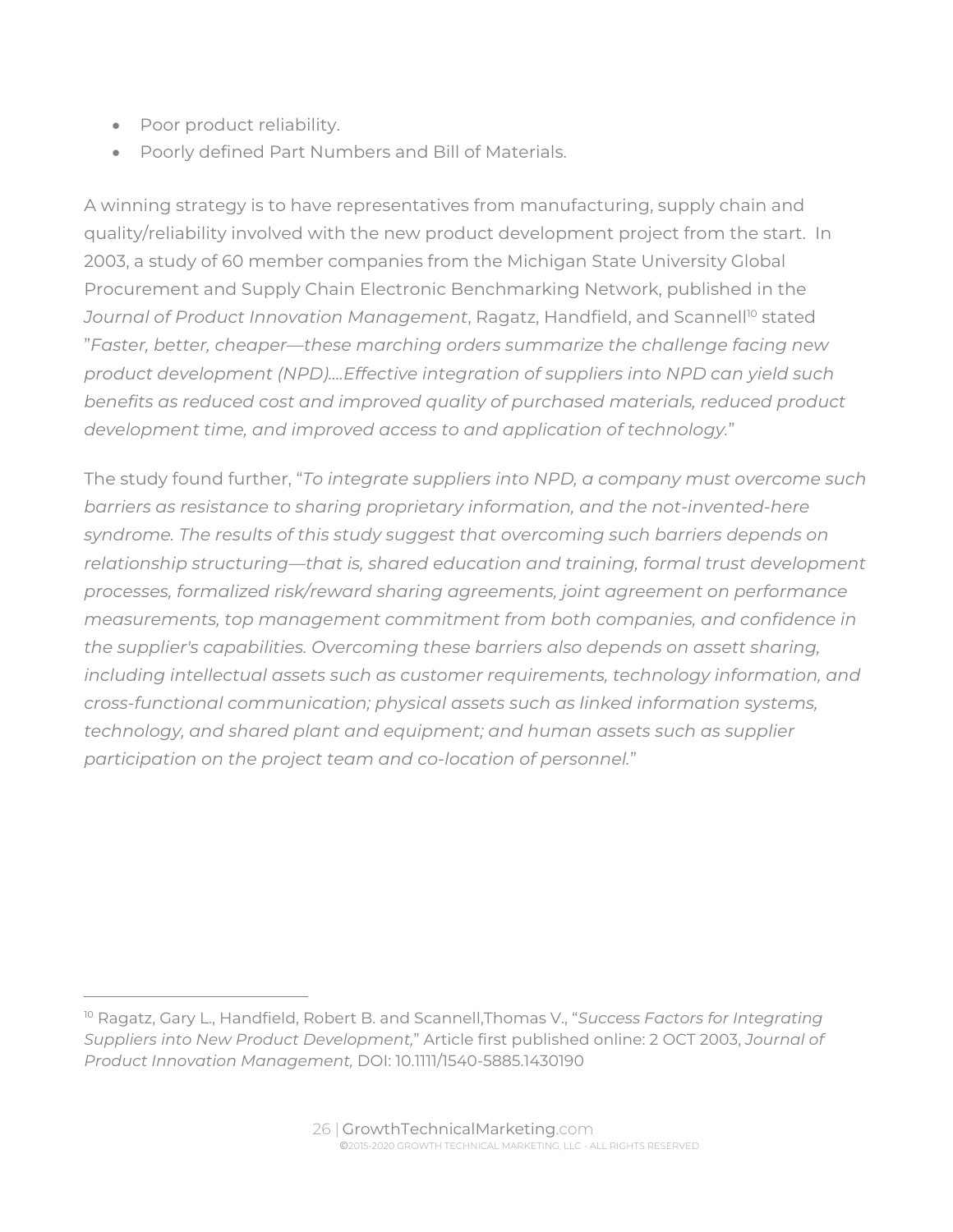## **TRAINING**

## Sales Training

One of the most commonly cited reasons for failure of a product launch or a slow, newproduct introduction revenue ramp is often due to one thing: Lack of buy-in from the sales force. Sales people are most effective when they sell products that they are comfortable with. Therefore, thorough sales training and access to effective sales tools can be the most beneficial way to (1) increase sales buy-in, (2) shorten the revenue ramp and (3) get everyone on the same page before the product is launched.

The sales training should follow closely the information outlined in the MRD, updated with data collected during the product development process.

#### Service Training

In general, service should include most of the material covered in the sales training. Additional material covered:

- Service model and strategy
- Trouble-shooting decision tree
- Repair v. replace criteria
- Technical diagrams
- Service products and pricing
- Field serviceable parts and pricing
- Warranty and extended warranties
- Hands-on time with product
- Known issues and workarounds
- Preventative maintenance schedule

#### Train the Trainers

In general, the factory may not be directly training every person that needs to be trained. Developing the training programs should also include developing training materials for those who will be training sales, distributors, service and end users. Examples of such training materials may include:

- Service manual
- Presentations (which typically follow the outline of service and end-user manuals)
- Quizes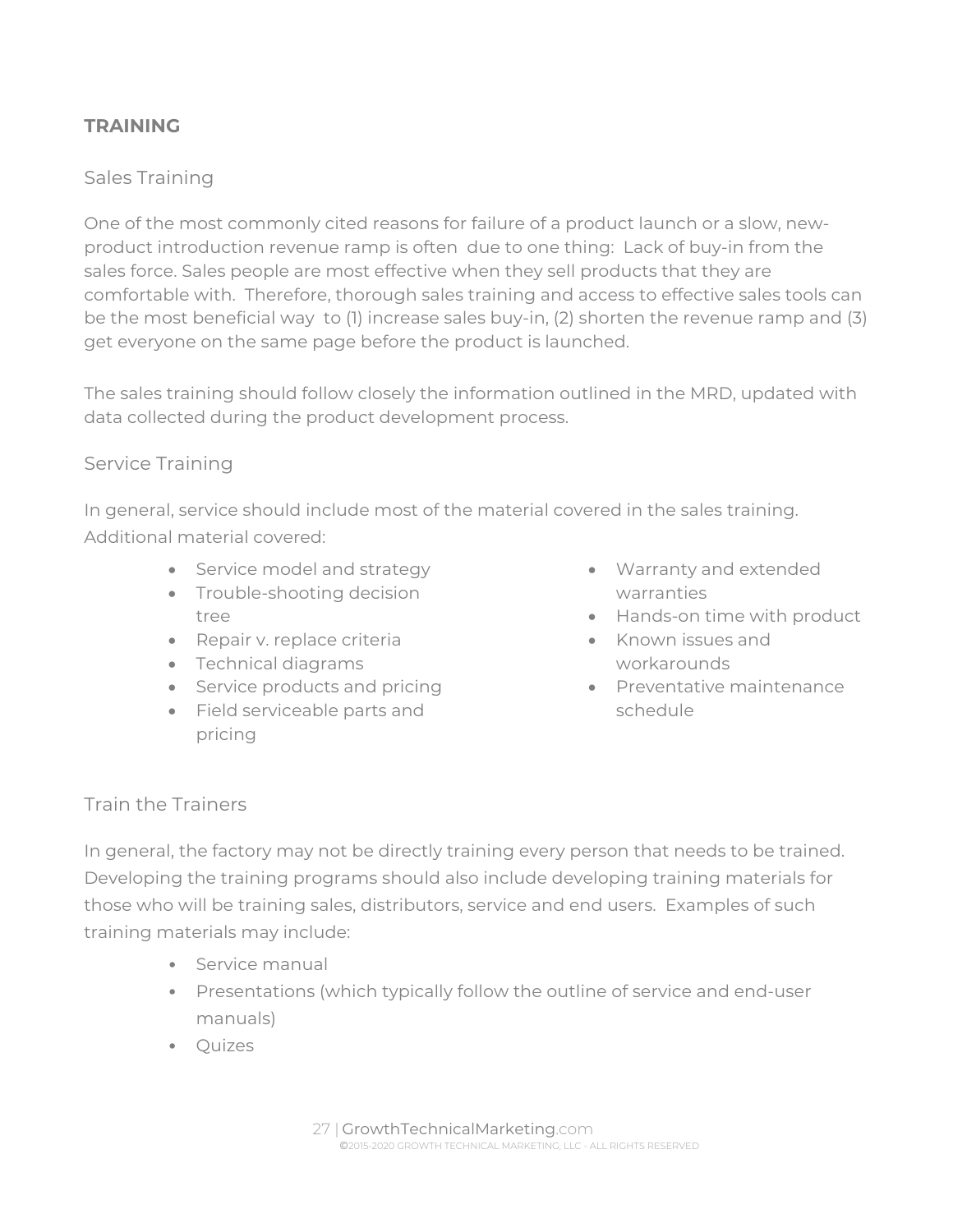- Demo units
- Feedback forms for recipients of sales and service training

## Distributor Training

Depending on the sales and distribution strategy, modifications to the training program for direct sales employees may need to be made for distributors and sales representatives. Requirements for training and an on-going periodic training schedule can be very helpful.

## Customer Training

Training for end-users (both for operation and user-authorized service) can be a big help and a good revenue source.

## **GO-TO-MARKET STRATEGY**

The Marketing Launch Plan summarizes all current available information at the time of product launch, including but not limited to:

Promotion should follow a clear and well-communicated brand strategy, which would typically include:

## Your Story

Author and Presidential Medal of Fredom recipient Isabel Allende was once asked what was required to write a great novel, to which she replied, "start with a great story".

Same with your marketing efforts. Your story matters. Start by summarizing the problem you solve and clarifying your key selling points. Communicate your value. Make it compelling. Start with a great story.

#### Marketing Strategy

#### Clear Goals

Objectives of your marketing efforts should be crystal clear to everyone involved. Examples include: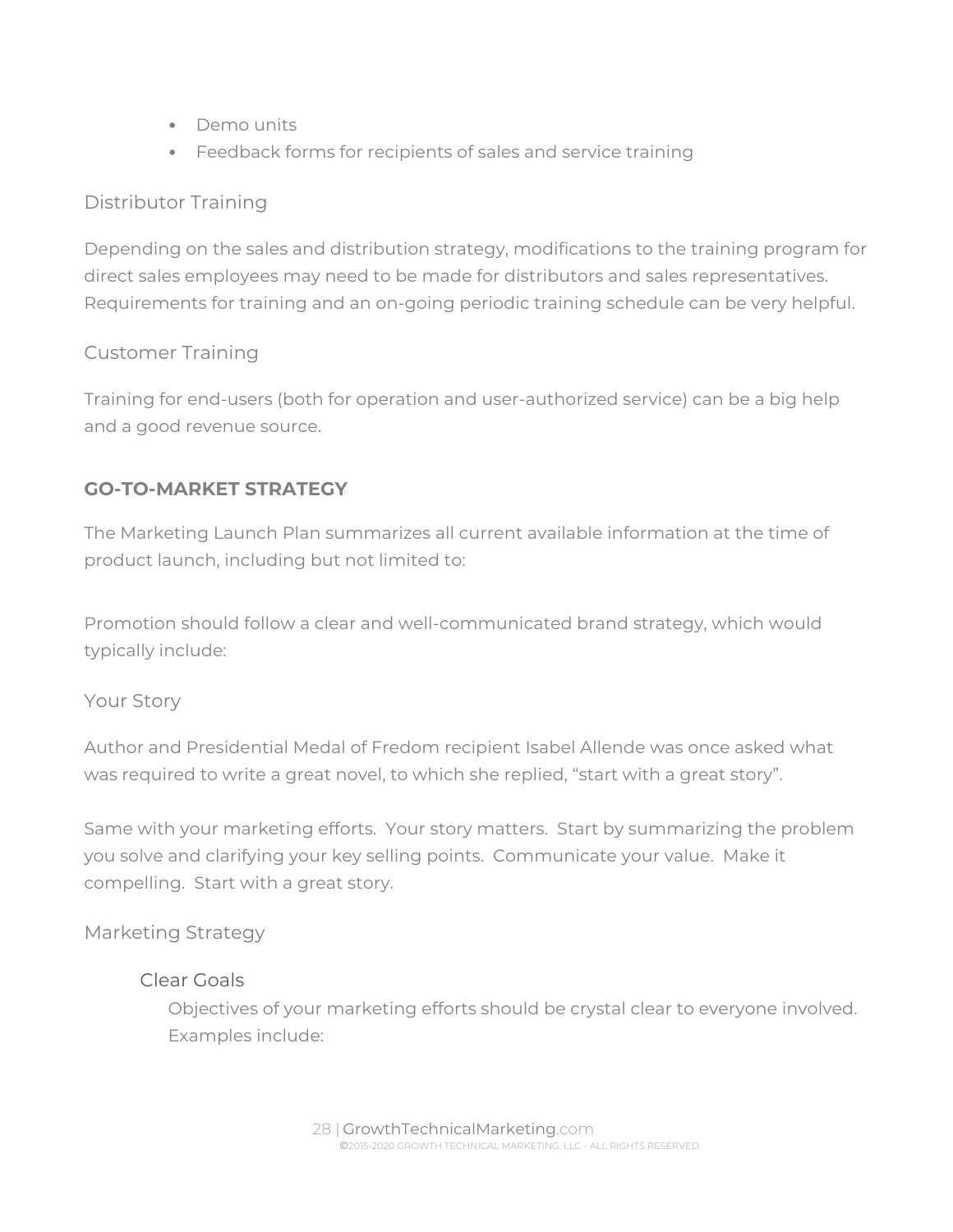- Defend market share within an existing market
- Grow market share within an existing market
- Achieve specific competitive goals
- Disrupt existing technologies
- Expand to new geographical markets
- Address new applications

#### **Metrics**

Marketing goals should be specific and measurable (i.e., "\$5M in new product revenue within the first 12 months after product launch) with clear and timely reporting of progress.

#### Communication

Marketing efforts should make clear (internally and externally) with current information, including:

- Your story
- Product being sold, product mix and expected product life-cycle.
- Pricing strategy, including core value proposition
- Promotion
- Distribution
- Target market, customers and applications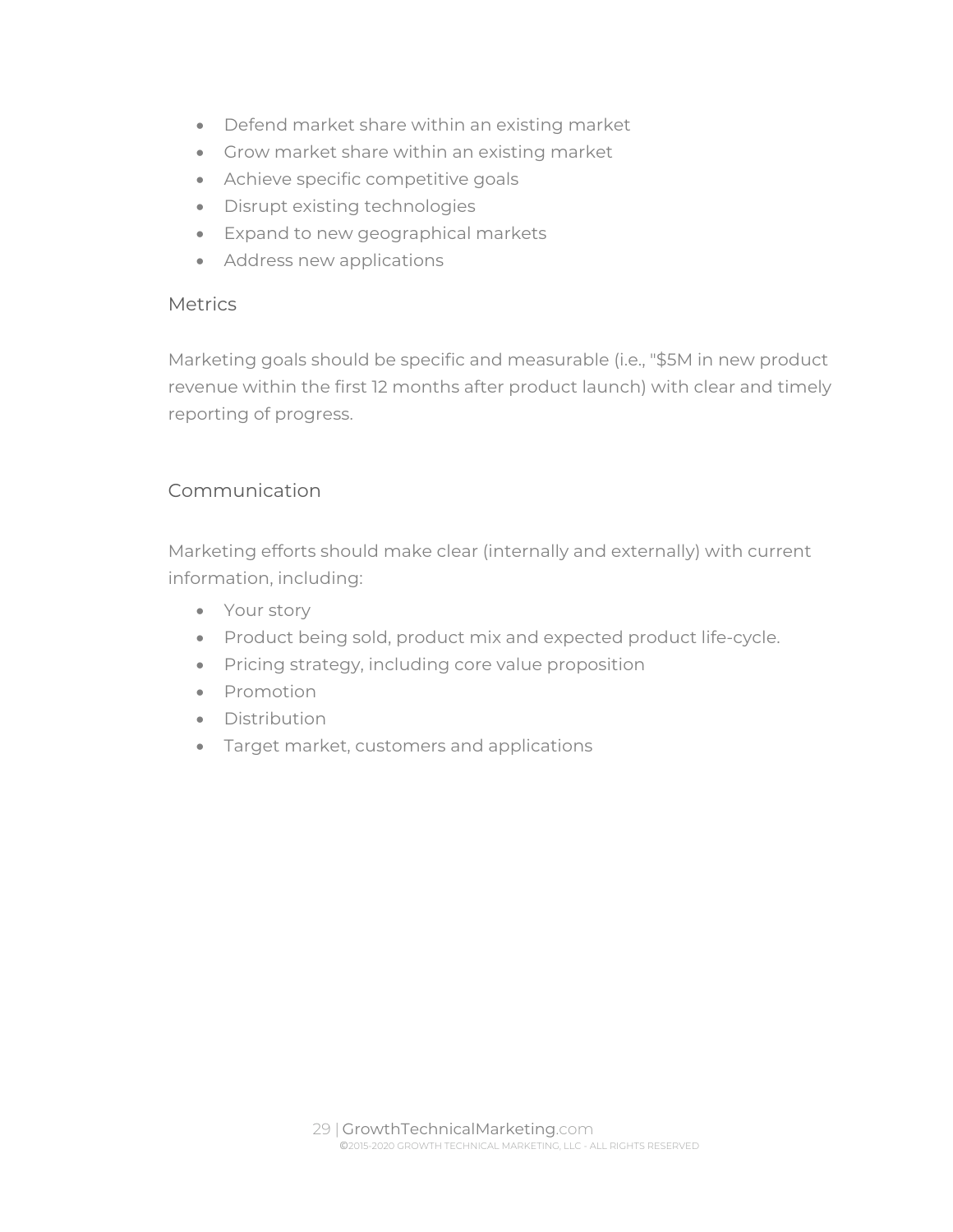## Brand Strategy

Promotion should follow a clear and well-communicated brand strategy, which would typically include:

- Brand messsage
- Product name
- Logos, graphic design, fonts, colors, etc.
- Key messaging points
- All other materials aligned with brand message and imaging
- Pricing
- Product positioning
- Packaging
- Manuals and documentation
- **Descriptions**
- Key customer profile

## Competitive Selling Strategy

- Listen Your information is imperfect. In general, your customers understand some of your competitors better than you. Maintain an open discussion with customers about competitive strengths and weaknesses, rather than "telling" them. Follow up by investigating further claims of competitors' advantages.
- *Be Competitor Specific* Successful competitive selling strategies are tailored to individual competitors. There is no "one size fits all" competitive selling strategy. While a claim may be true for most competitors (e.g. "our product is smaller"), if it is not true for the specific competitor that the customer is currently considering, the salesperson loses credibility and looks foolish.
- *Stress Unique Differentiators* Focus on features and benefits unique to your product and company, and why these are important to the customer. If these are innovative developments, make it clear that you have a history of innovation and that the customer can expect this from your company going forward.
- *Be Accurate* Your claims should be specific and accurate, and accompanied by a clear reason for the customer to belive (proof statement). Credibility is key.
- *Be Flexible* -- Avoid statements on things that are easy for competitors to improve or modify for a single customer (software, service strategy, warranty length, price, etc.). A safer strategy is to ask the customer rather than tell them, "*What is your current warranty and how important is warranty to you?*"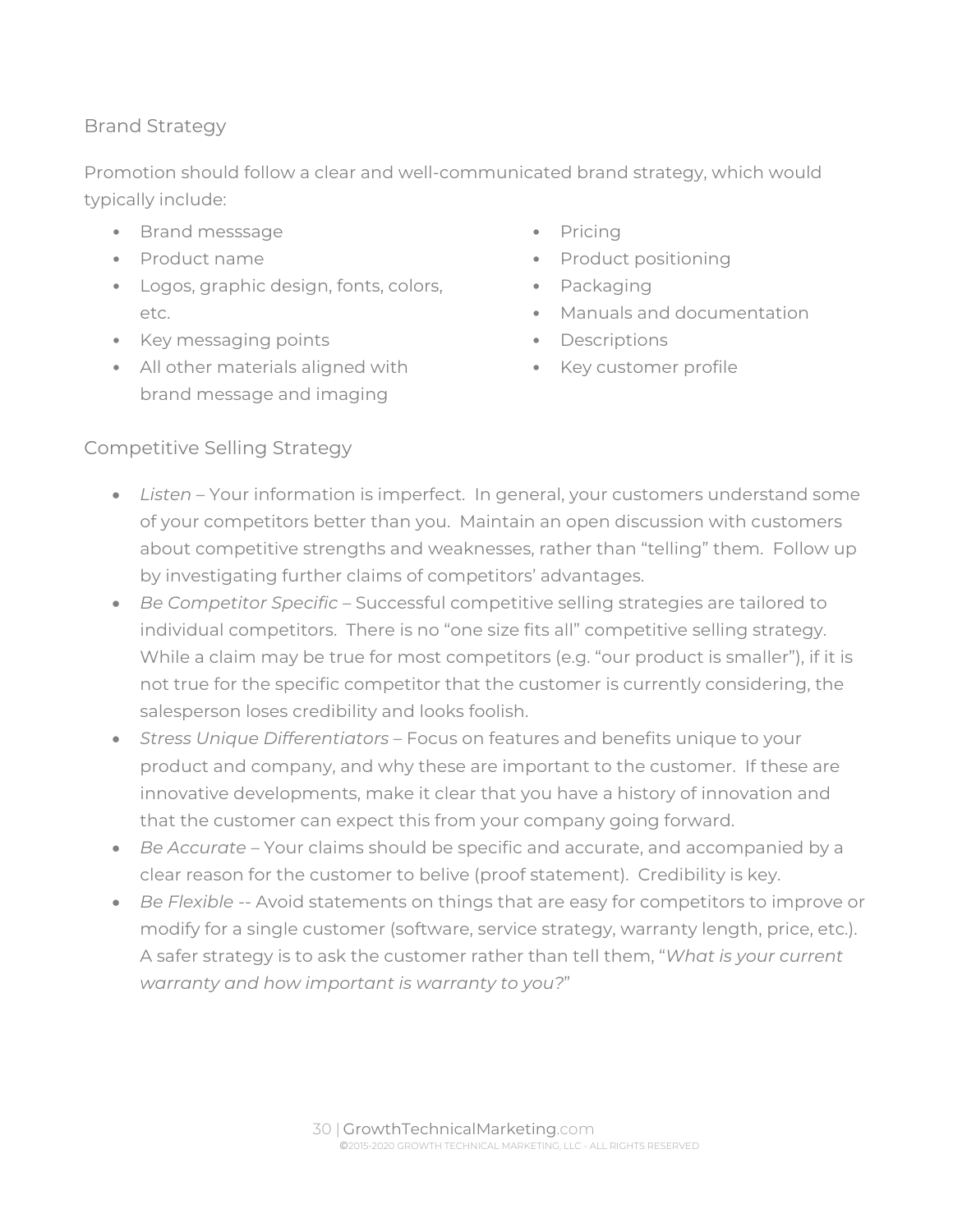- *Be Prepared to Address Weaknesses* Your sales force should be well-prepared to address and defend competitive attacks (accurate or not). Stay focused on your brand message. Get the word out early and often.
- *Price* Be careful of responding to customer claims of competitive pricing too early, until "me too" claims can be verified. Generally successful new product launches are based on the assumption of improved pricing or margins through improved features, *and lowered pricing should require signigicant justification.*
- *Reliable Long-Term Supplier* In addition to specific product features, don't forget to address your qualifications as a stable supplier, e.g. relationship, product reliability, on-time-delivery, support, etc. These are critical to customers considering a new supplier.

## Competitive Response

A critical component to success is an accurate estimate of the competitive response to your product launch, including expected response time. This estimate dictates your competitive selling strategy. Examples of competitive responses might include:

- *Your Weaknesses It is a safe bet that any competitive response will be strongly focused on your weaknesses.*
- *Imitation The most common competitive response to a successful new product launch is to simply copy the products or features that are gaining momentum in the marketplace. A key question is how long will it take for competitors to do so?*
- *New Technologies Often a chronological history of a competitor´s recent new product and feature introductions can give a good indication of where a competitor is headed with their new product development, and within what time frame. Information from key accounts within the industry often reflects what competitors are promising.*
- *Technology Roadblocks Defining roadblocks for competitors is often useful, either technology that they do not yet posess or patent restrictions.*
- *Industry Publications or Presentations These can often give a specific idea of competitive research directions and timing.*
- *Price Changes in the competitive landscape are often accompanied by changes*  in the competitive pricing stratetegy, especially among market leaders. How will *these impact your business strategy?*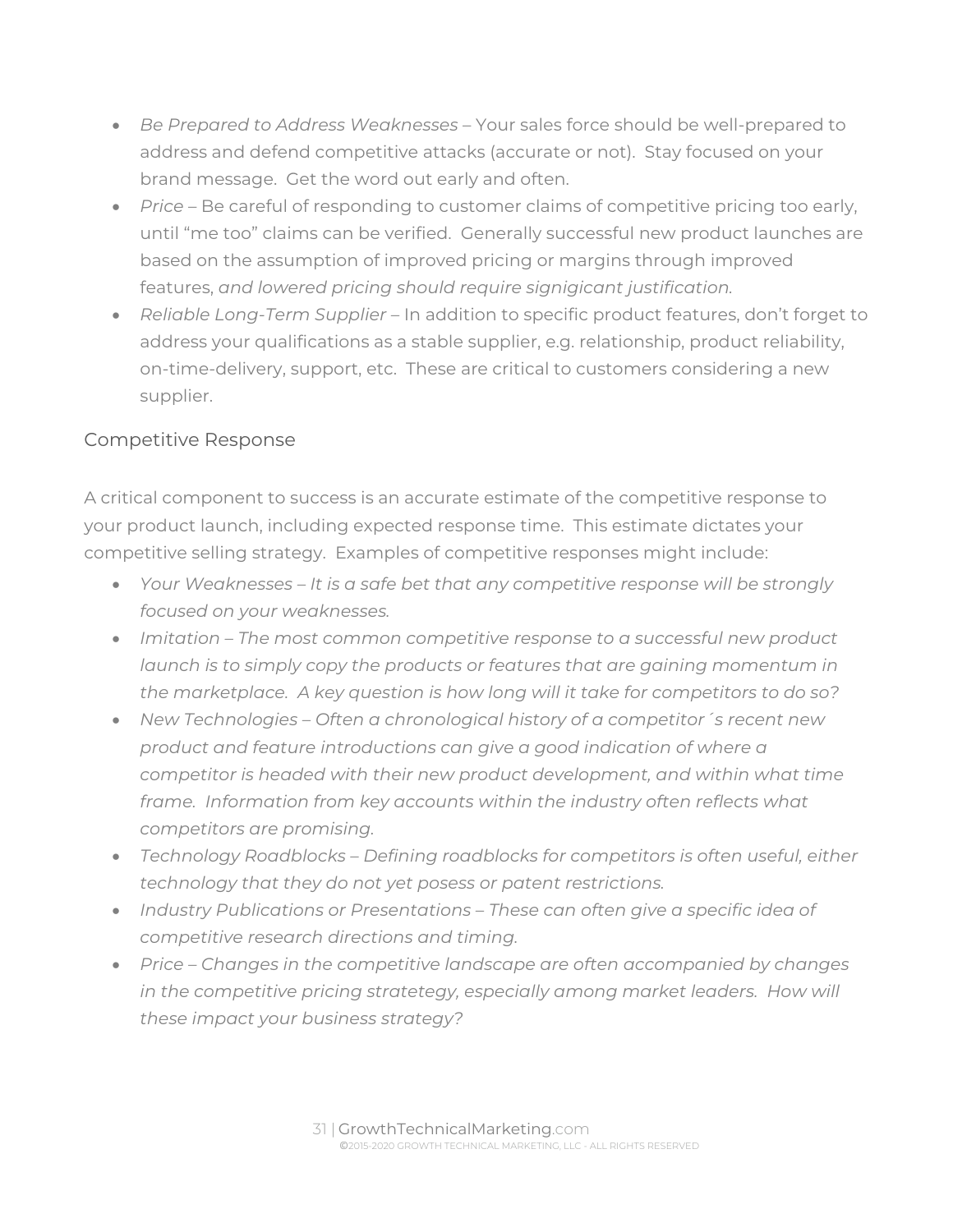Monitor closely competitve response to your new product, and consider possible counterresponses in advance. Share information among your sales staff to avoid getting caught by surprise in another territory, with another customer.

## Promotional Strategy

Budget, timing and activities to promote the new product should be crystal clear prior to the product launch. Typical promotional activities include:

## Web site

Your web site is where most customers learn and form their initial opinion of your company. Focus on:

- Corporate Image
- Strong messaging
- SEO/Backlinks
- Landing pages, Clear call to action, Maximize response rate
- eCommerce, if applicable

## Metrics and Analytics

Establish the ability to clearly and easily measure the results of all promotion. Adopt an ongoing, Darwinian approach to continuous improvement of all promotional efforts. Report and review results periodically (say monthly). Direct mail and virtually all online advertising offer clever ways of accomplishing this. Consider:

- Results Traffic Efficacy
- Cost per lead
- Lead quality Not all leads are equal. Track all leads, where they come from, and their quality.
- Saturation of a single theme
- Customer satisfaction surveys after engagment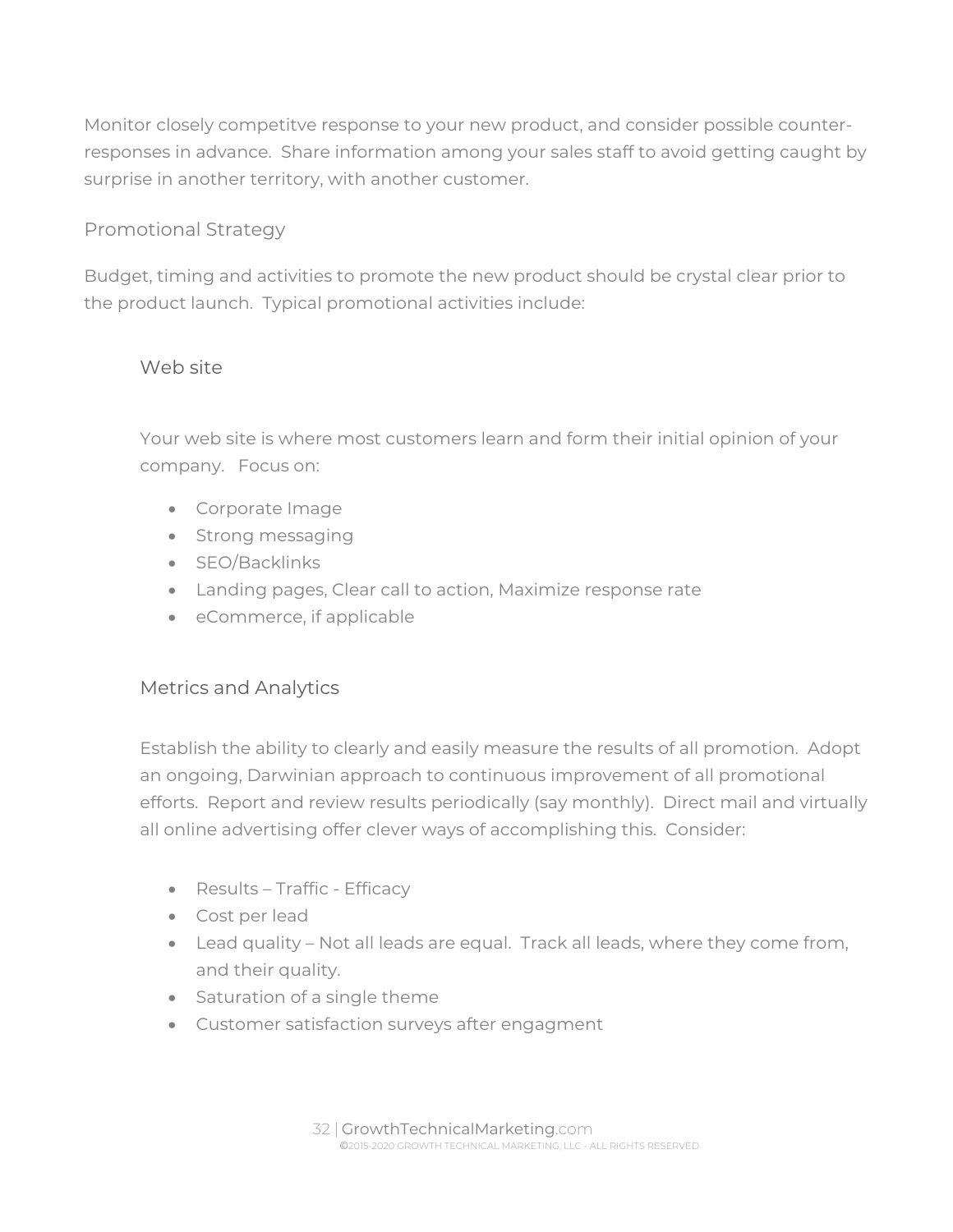• Invest in engaging with and monitor the media who write about your technology and your industry (web sites, critics, magazines, blogs, etc.). Coordinate closely with them before, during and after your product launch.

## Paid Promotion

- Keyword + display advertising
- Retargeting ads
- Banner advertising in key industry journals and on key industry web sites
- Social media advertising
- Industry or application blog advertising
- Press releases, follow up, and engagment

## Organic Promotion

- Ongoing content generation effort
- Social media postings and engagement (LinkedIn, Facebook, Twitter, Instagram, YouTube, etc.)
- Technical presentations at key tradeshows and industry meetings
- Articles in key trade journals
- Relavent subject matter blogs
- Grow professional networks (LinkedIn, Twitter, etc.)
- Open houses (yours and distributors)
- **User groups**

#### Direct Marketing

- Develop targeted key account list with contacts
- Direct mail/email blasts
- Concise landing pages
- Strong incoming lead handling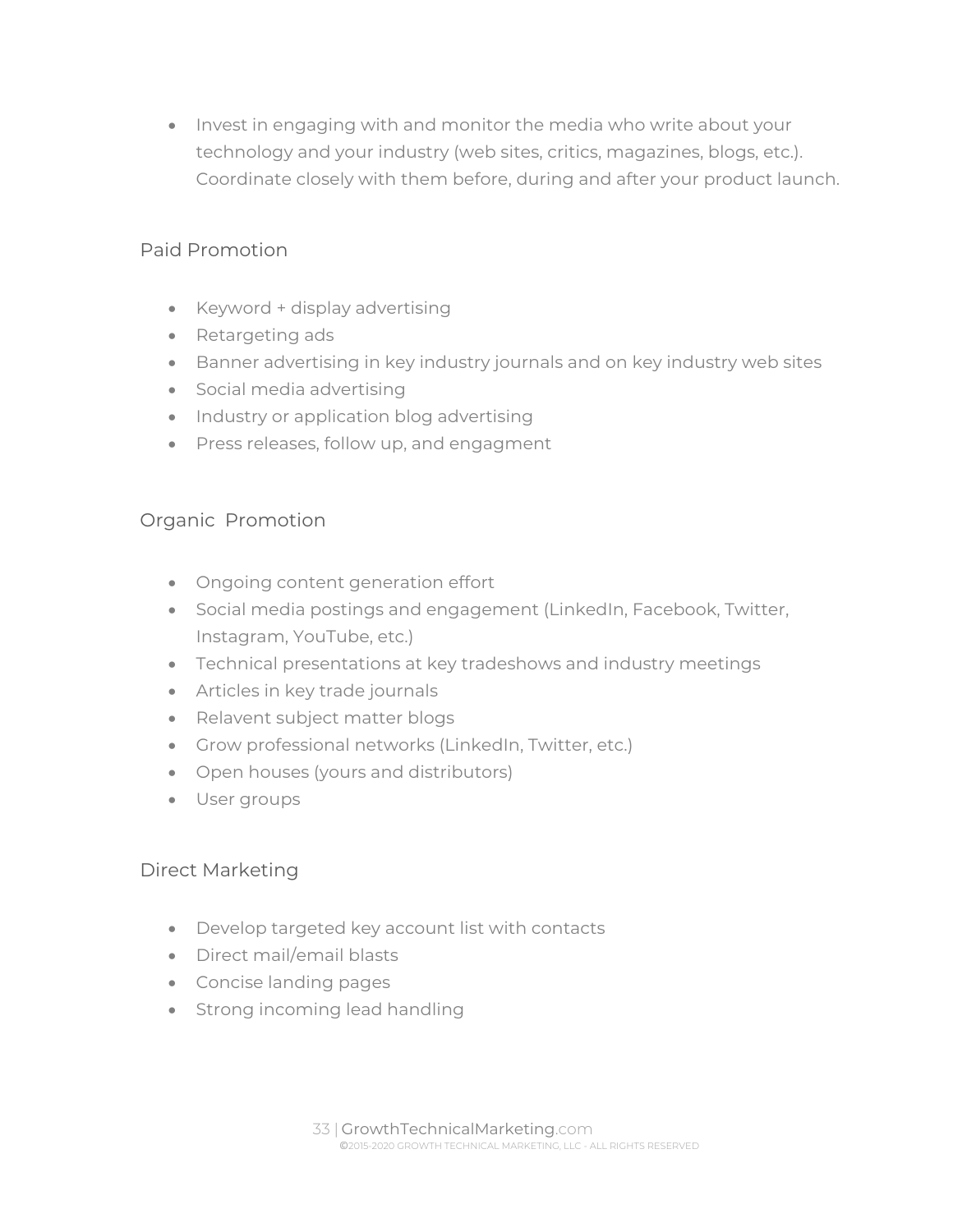#### Sales Tools

Sales tools reinforce product benefits, competitive selling strategies, brand messaging and the product's overall value proposition. When a sales person goes to call on a customer, these are the arrows in his or her quiver. Sales support often includes:

- **•** Lead generation
- New product price list and clear discount authority
- Service product price list and warranty options
- Sales release bulletins
- Sale demo units
- Sales presentations
- White papers
- Data sheets/Product brochures
- **Success stories**
- Application notes
- Videos
- Field sales support
- Customer road shows
- Lunch-and-Learn at customer site
- Distributor open houses
- FAOs
- **Software demonstration disk** or online demo
- Strong CRM support
- Specific product performance data
- Specific product reliability data
- Customer training schedule
- Product photos
- Application photos (i.e. high resolution, consistent results, etc.)
- Videos can be highly effective tools, especially with:
	- o Proof statements for claims such as "easy-toinstall", "easy-to-service", "easy-to-use."
	- o Product demonstrations
	- o Application data (i.e. "faster processing time").
	- o Training
	- o Outlining product features and benefits
	- o Communicating company attributes (e.g. clear, easy, friendly, etc.)
	- o Enriching social media (profiles, followers, blog and forum posts)
	- o Webcasts, Webinars, Web conferences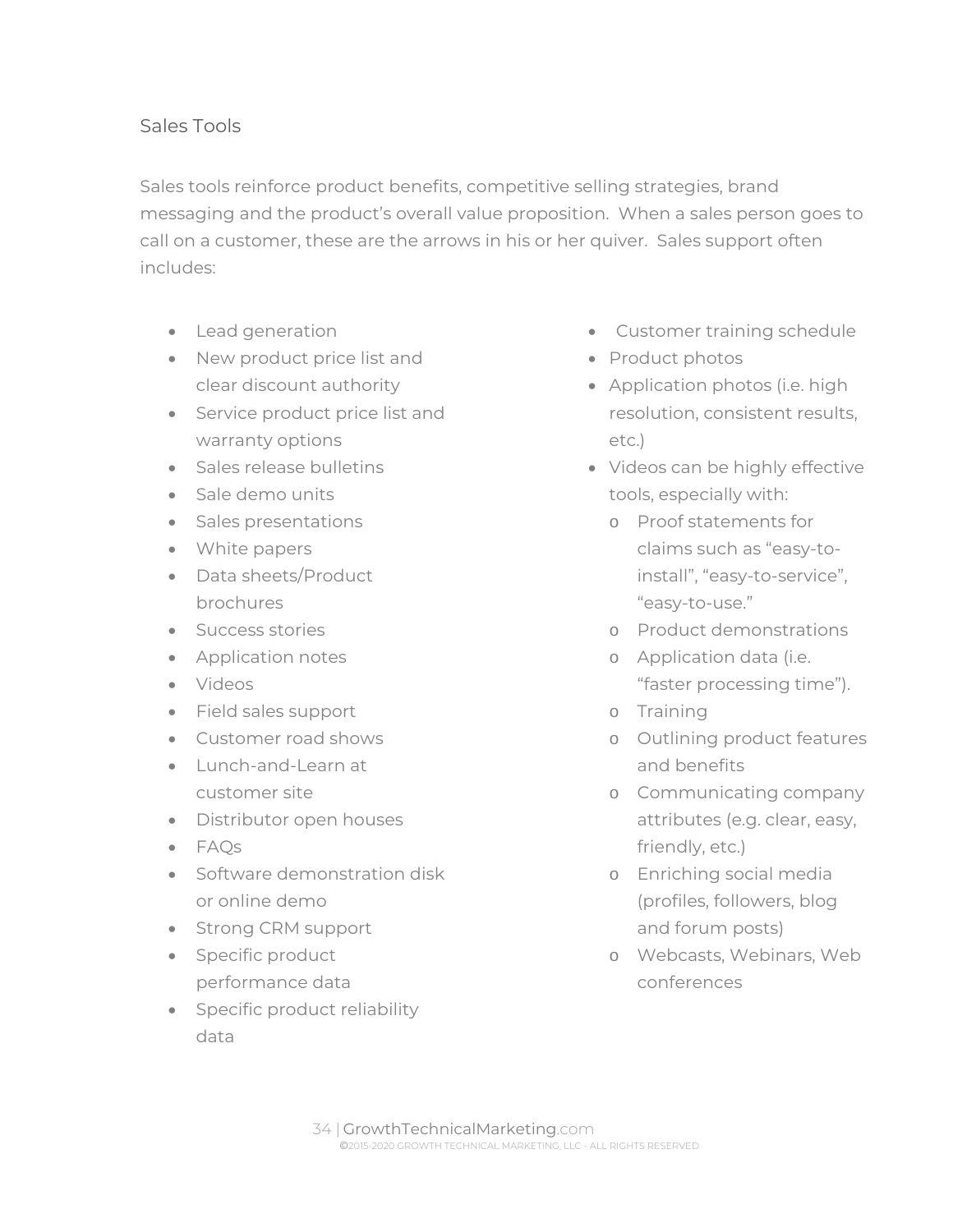#### Webinars

Excellent tool for engaging new accounts. Possible topics:

- Industry trends
- New regulation/compliance requirements
- Product introductions, or product/software demos
- New and growing applications
- **•** Customer training

## Inquiry Handling

Getting the customer to pick up the phone costs money, and is of great value. Confirm that your inquiry-handling folks are trained, comfortable, and have everything they need to respond promptly:

- Order acknowledgment information
- $\bullet$  literature fulfillment
- Sales and service bulletins
- Upcoming Webinars, training schedules, trade shows, and other key events
- Inquiry analysis / feedback
- CRM database management

#### **Tradeshows**

Industry trade shows and events require:

- Identifying key exhibitions attended by decision makers from the companies you are targeting.
- Exhibit design, graphics and display panel layout
- Pre-show promotion
- Inquiry management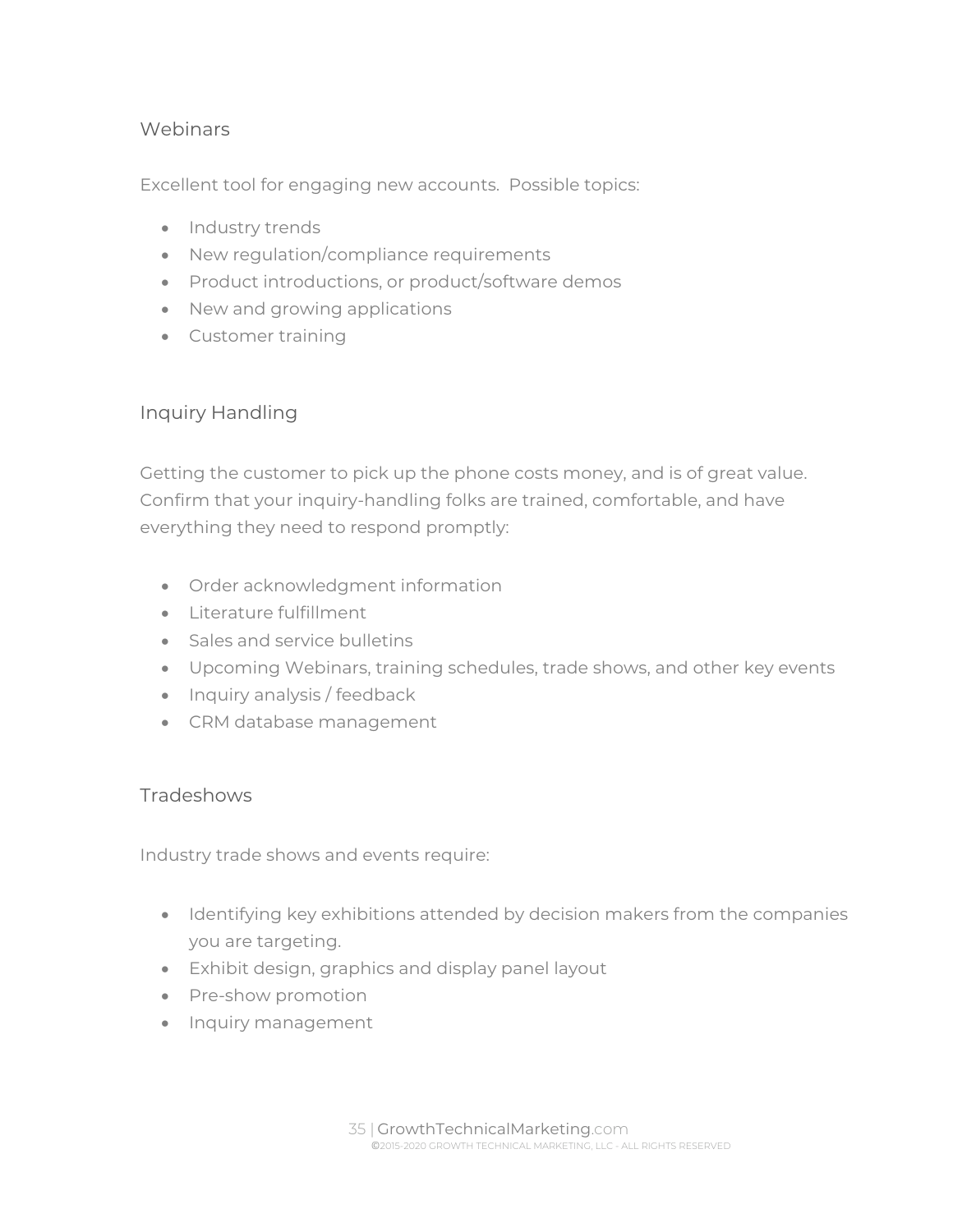- Invite industry journal editors to booth visits and events
- Demonstration units
- Customer seminars or road shows

#### Service Strategy

Service can and should be a high margin revenue source. Your service strategy should be clearly defined, in place and clearly communicated prior to the product launch, and should cover:

- Operator manual
- Service manual
- Depot repair/rework service
- Field service
- Advanced replacement
- Remote diagnostics
- Service model
- Return v. replace
- Field serviceable parts
- Warranty
- Extended warranty
	- Customer technical support.
	- Service pricing
- Tested and wellcommunicated backwards compatibility and known issues.
- Trade-in or productupgrade programs.
- **Service training courses** and schedule.
- Spare parts inventory targets.
	- o At factory
	- o At distribution
	- o At end user
- Post installation customer satisfaction survey.

## Distribution Strategy

A poorly defined distribution strategy can result in new products "falling through the cracks." As with the service strategy, the distribution strategy should be defined, in place and clearly communicated prior to the product launch. Additionally, it should adress the key points of:

> Sales territories and distribution channels should be clearly defined. A clear set of guidelines for addressing both gaps and overlap should be defined for all distribution channels, including direct sales, OEMs, integrators, contract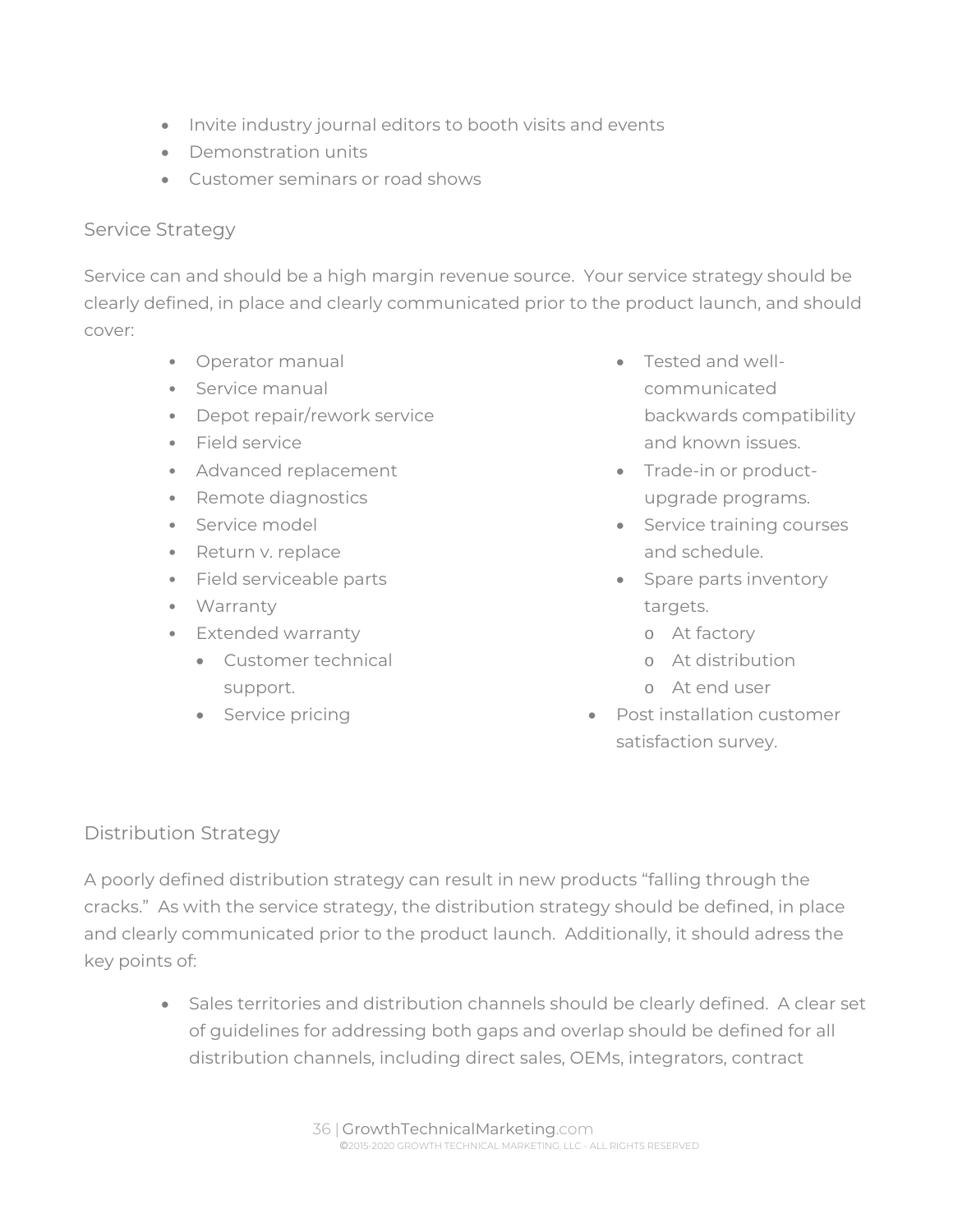manufacturers, sales representatives and distributors. Contracts and compesation agreements should be in place.

- Pricing and discount authority should be clear, as well as escalation for larger accounts.
- Key account management should be clearly defined and communicated.
- Distributor and sales resources, and factory support clearly defined and readily available.
- Private-branding guidelines should be clearly communicated.
- It should be clear who does installation and service, and how they are compensated.
- Spare part and new-product inventory requirements should be clear.
- Traning availability and requirements should be clear.

## Pricing Strategy

Profit maximization requires a detailed knowledge of both customer requirements and market, and competitive pricing. It assumes an exact knowledge of your own product cost to perform an accurate an meaningful profit margin analysis. Some common pricing strategies are:

#### Cost Plus

Cost-plus pricing is the most basic type of pricing and simply represents marking up the price by a fixed amount from the cost of production. Generally the markup is based on company profit goals. The drawback to this approach is that it does not put much weight on market forces in setting prices, the customer's willingness to pay, or the fact that different products may face different levels of competition and thus are able to earn different margins.

## Market-Based Pricing

Generally more effective, market-based pricing responds best to competitive pricing.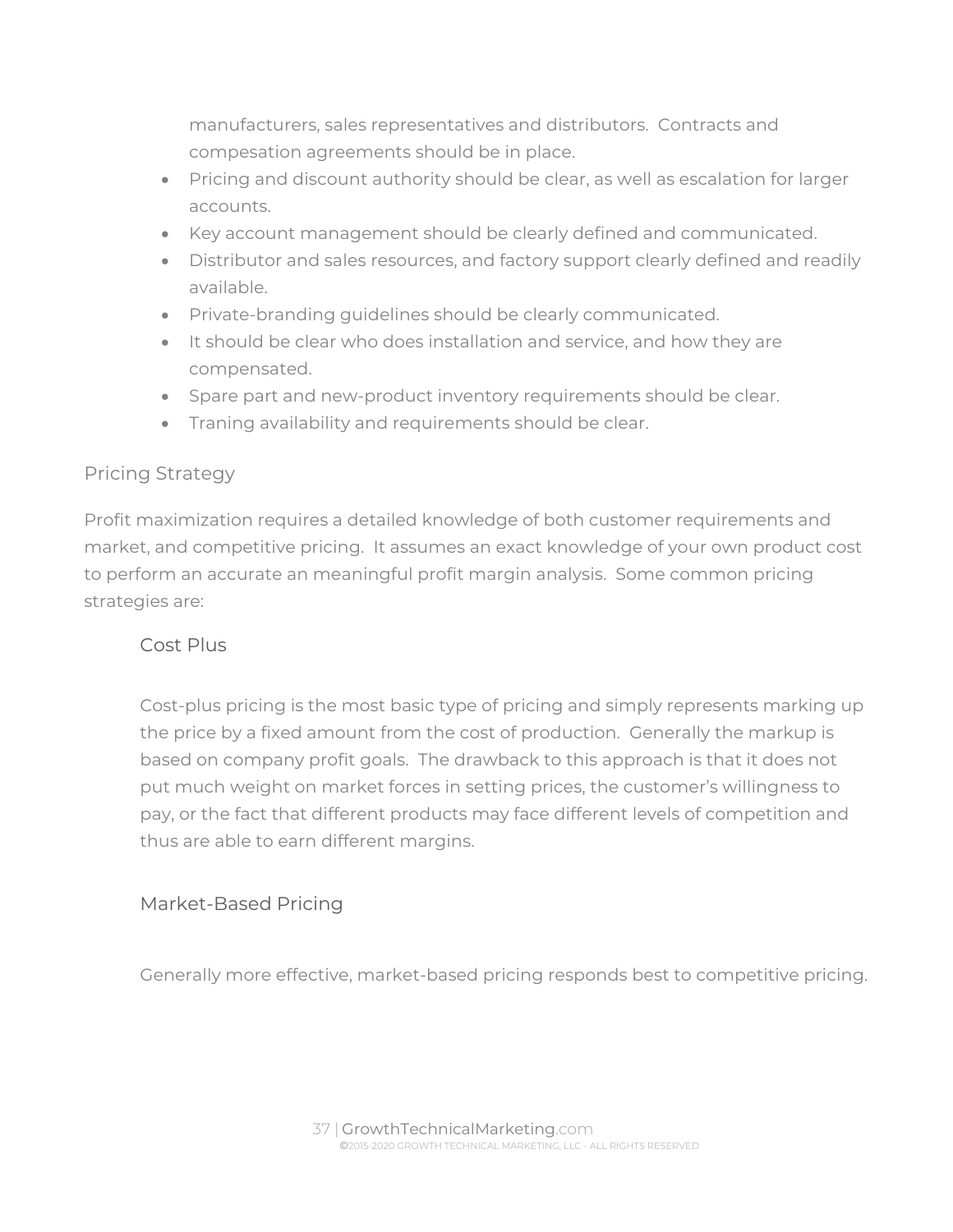## Skimming

Skimming is a strategy often used by technological leaders who are first to enter the market or have a significant competitive advantage that others cannot yet offer. Skimming establishes higher price until other competitors enter the market.

## Penetration

The pricing strategy used ofen when entering a new market entrants to "buy" market share, volume and customer refernces through lower prices.

## Flexible Pricing

Much has been published on profit maximization via price adjustment on feature bundles<sup>11, 12, 13</sup>. The idea being that, in a competitive market where several companies offer similar products with similar features and each feature having a similar cost, there can be an advantage to the compeitor who can offer the price/feature bundle closest to what the customer is seeking. With the ability to configure or reconfigure products late in the production cycle or even in the field, this allows a company to more closely match the feature bundle (and price) for each specific customer's requirments.

Similarly, the standard product could come "fully loaded" and then features could be removed in order to heavily discount the product for price-sensitive customers, and

<sup>&</sup>lt;sup>11</sup> Ward and Martin, R. Kipp, "Optimal Bundle Pricing", Management Science, February 1990 vol. 36 no. 2 155-174

<sup>12</sup> Wu, Shin-yi, Hitt, Lorin M. Hitt, Chen, and Pei-yu, Anandalingam, G., "*Customized Bundle Pricing for Information Goods: A Nonlinear Mixed-Integer Programming Approach*" *Management Science*, 2008 54:608-622

<sup>13</sup> Ibragimov, Rustam and Walden, Johan, "*Optimal Bundling Strategies Under Heavy-Tailed Valuations,*" *Management Science* November 2010, vol. 56, no. 11, 1963-1976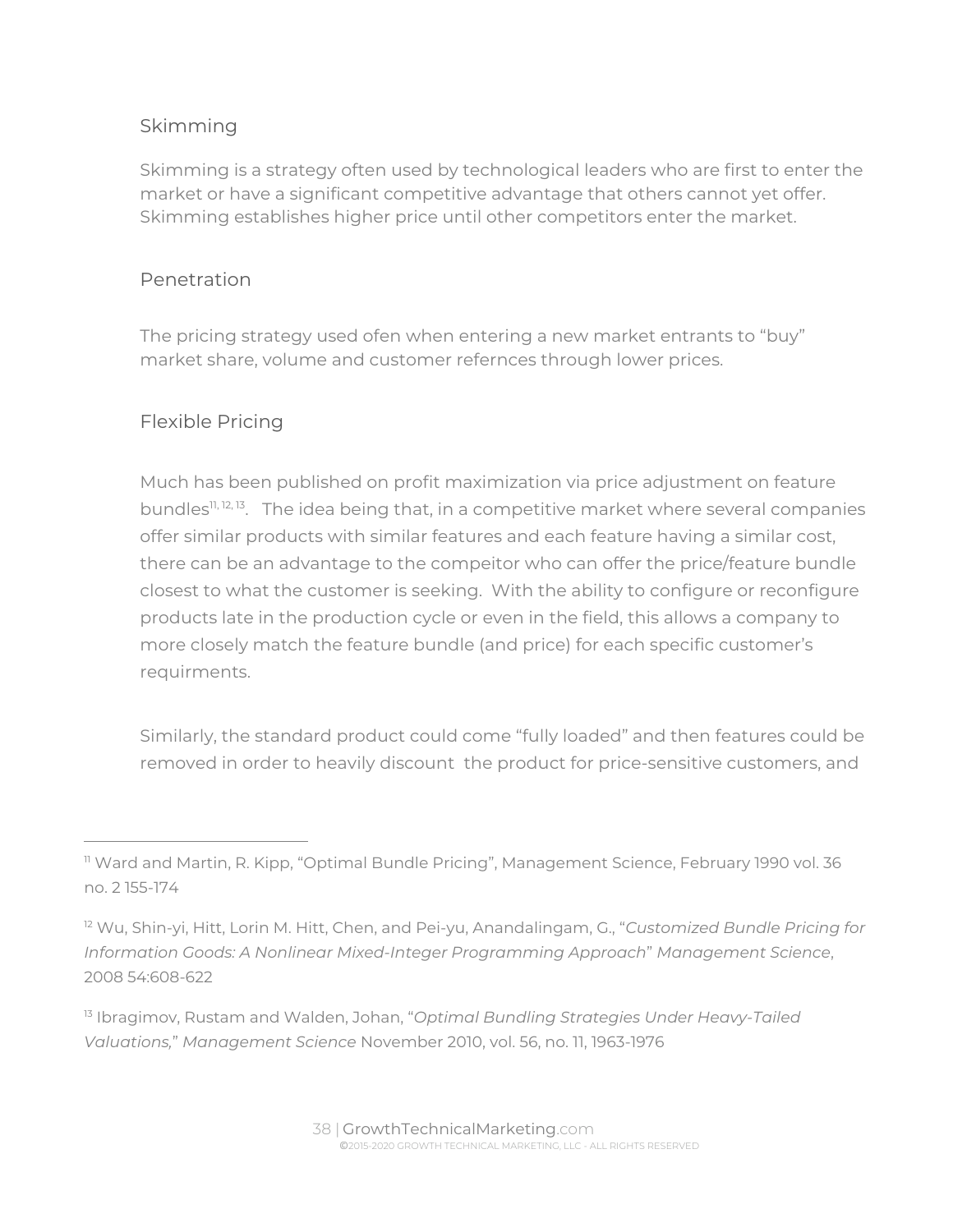where a company's more unique features and accessories would carry a higher margin.

As discussed, designing a more easily configureable product (through software or hardware configuration, accessories, etc.) can allow the company much greater price flexibility.

Specific deliverables of the pricing strategy planning process are:

- Profit margin analysis.
- Sales discount authority and escalation path.
- Discounts/Incentives for the various sales and distribution channels.
- **Price list.**
- Service product price list.

## Legal

As part of any successful product launch, a throrough review of all legal issues should be completed prior to the product launch. Typical issues may include:

- Intellectual Property Rights
	- o Patentable features (if applicable)
	- o Royalties
	- o Licensing
	- o Competitive patent issues
	- o Trademarks and copyrights
- Product safety concerns
- Export restrictions (ITAR)
- Relevant legislation
- Contracts
- Guarantees and warranties
- Terms and conditions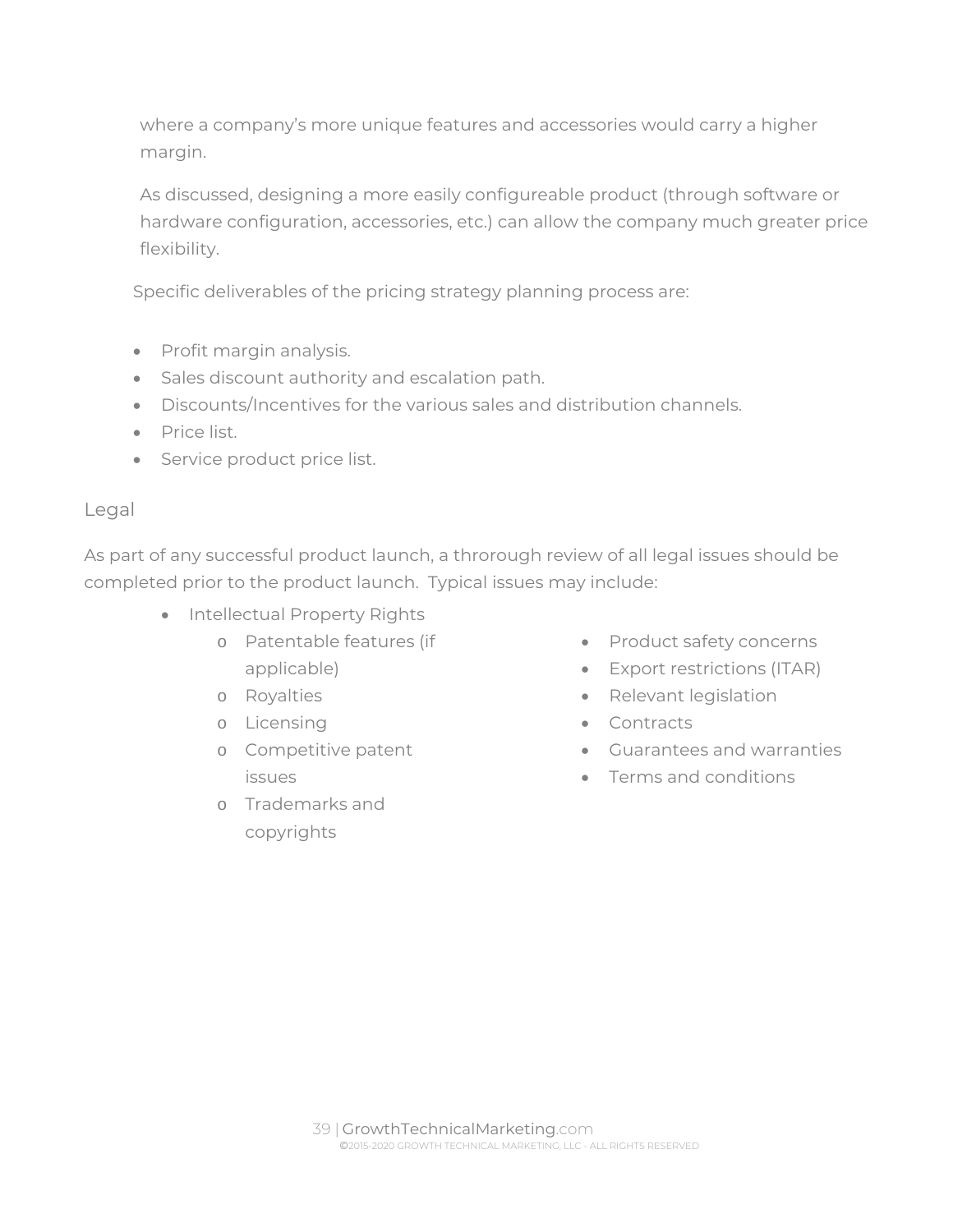#### **REVENUE**

#### Time-to-Market

Timing is critical. Key accounts, media, investors, competitors, and stakeholders pay close attention to your announced release dates. Missed milestones are interpreted as problems, making even ardent early-adopters nervous. As reliability problems or delays with your product or service affects your key customers' business as well, most will not want to be a guinea pig for a dubious new product or service.

Development time is one of the factors that can impact an organization's bottom line the most. In today's product development environment, products and their underlying technologies change rapidly. A 1996 McKinsey study reported that on average, companies lose 33 percent of after-tax profit when they ship product six months late, as compared with losses of 3.5 percent when they overspend 50 percent on product development.

For this hypothetical example, there are two simple assumptions:

- Everything that can be done is being done by you to shorten the Revenue Ramp phase (limited by market acceptance) and to lengthen Revenue Decline phase (product obsolescence), and that
- Product obsolescence for this product is not determined by you, but rather by the market, and the introduction and acceptance of competitive technologies. It is a fixed stake in the ground at some future date.

In considering revenue over the life of the product in this way, it is clear that delays in the schedule of the new-product introduction cut directly into the Full Revenue Generation phase of the product life cycle.

In this simple example, if a company introduced a new product and it takes one year to ramp revenue to \$12M, the product then generates \$12 million per year over the next three years before declining to \$0 over the final year. In this case, with these two assumptions, the cost to delay the new product introduction would be \$12 million per year or \$1 million per month of delay. The point this example serves to illustrate is that new-product release delays are generally much more expensive than intuition alone would dictate.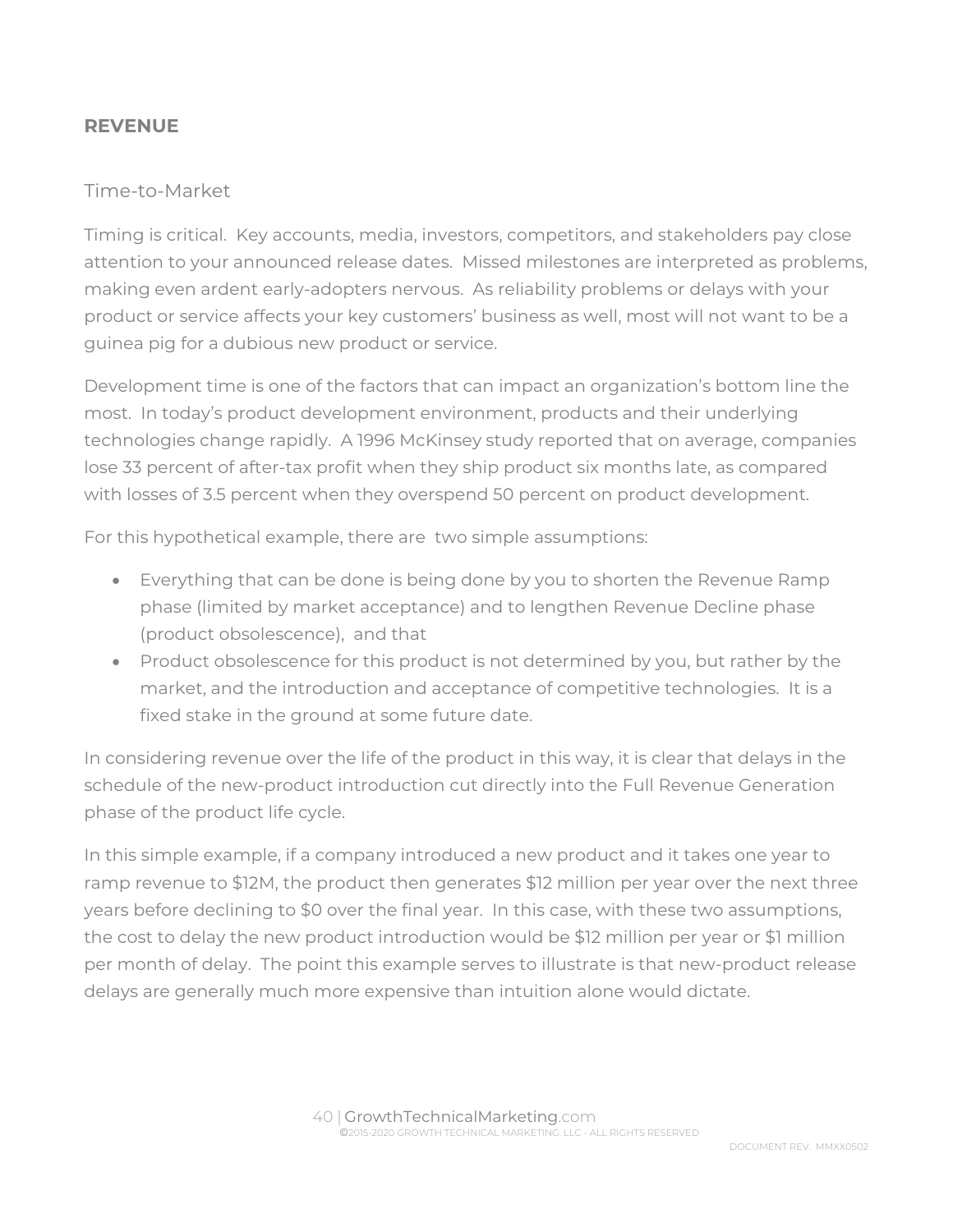Taken to the extreme, Clark<sup>14</sup> (1989) estimates that for a \$10,000 car, delay in the new product release represents a loss of \$1 million *per day* in profit.

Time-to-market also needs to be balanced with the need to make sure that the product is ready for market. Just as arriving to market too late can reduce product life and its revenue stream (or miss the window of opportunity altogether), taking shortcuts (such as sacrificed performance specifications, too high a product cost, or insufficient reliability testing) to get to market early can also kill a new product's profitability.

In their investigation of the relationship and tradeoff of time-to-market versus new-product performance for technology-driven firms, Cohen, Eliashberg and Ho<sup>15</sup> introduced the concept that there is a minimal speed of improvement capability required for undertaking a new-product development profitably, and presented a model to demonstrate this.

Rather than completing functional tasks sequentially, by working together, the newproduct development team can overlap tasks, shortening the total product development time by as much as 30 percent. Examples include:

- Design engineering supporting the transition to manufacturing
- Supplier qualification and long-lead time components ordered prior to final release
- Reliability testing beginning as early in the process as possible
- Prototype sharing to meet critical project dates
- Engaging key accounts prior to product release
- **Efficient resource management**
- Strong communication among all departments
- Clear revision control process, especially during the transition to manufacturing

## Crossing the Goal Line

For each functional sub-group within the company, the bulk of the sub-group's tasks come and go within a fixed amount of time between project gate reviews. There is always the

<sup>&</sup>lt;sup>14</sup> Clark, K., "Project Scope and Project Performance: The Effect of Parts Strategy and Supplier Involvement on Product Development," Management Science, 35, 5 (1989), 1247-1263

<sup>&</sup>lt;sup>15</sup> Cohen, Morris A., Eliashberg, Jehoshua and Teck-Hua Ho, "New Product Development: The Performance and Time-To-Market Tradeoff," Management Science, Vol. 42, No. 2 (Feb, 1996), pp. 173- 183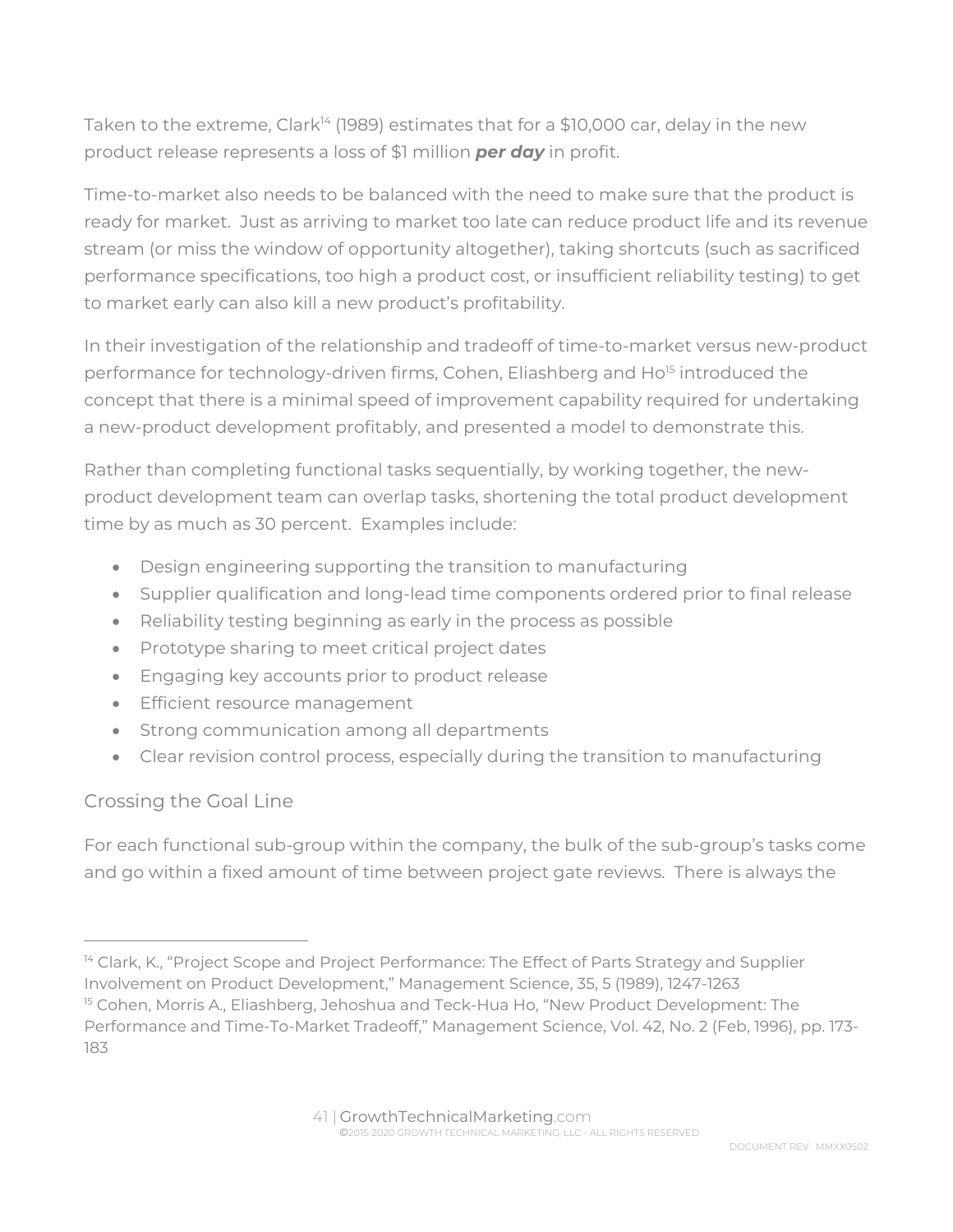challenge with the pressures of the next project, daily firefighting, etc. that groups can disengage from the project, feeling that their portion is complete.

It is critical to keep the entire NPD team focused on the principle goal of the project, which is generating revenue and profit. Revenue does not come all at once, but rather ramps up over time. While most of the product development tasks have been completed by the start of the revenue ramp, it is during the revenue ramp portion of product life that the most important product information comes - manufacturability, cost reduction, product reliability, customer feedback and market acceptance.

 It is a NPD team´s understanding and ability to quickly respond to this information and challenges that can often make or break a new product.

#### **SUMMARY**

## Common Pitfalls

A recent study shows that over 80 percent of executives rated their method of launching new products as "neutral," "ineffective" or "very ineffective." Some common pitfalls are:

- The product does not solve a common problem.
- No structured process or inconsistent use of the process.
- Lack of company-wide buy-in.
- Poor communication.
- Delayed product release.
- Too few early adopters at product launch.
- Support team too small.
- Company unprepared to support fast growth.
- Poor product quality or product performance falls short of market requirements.
- Poorly defined value proposition. Insufficient customer input.
- **Inefficient information and training to sales and service.**
- Unanticipated competitive response.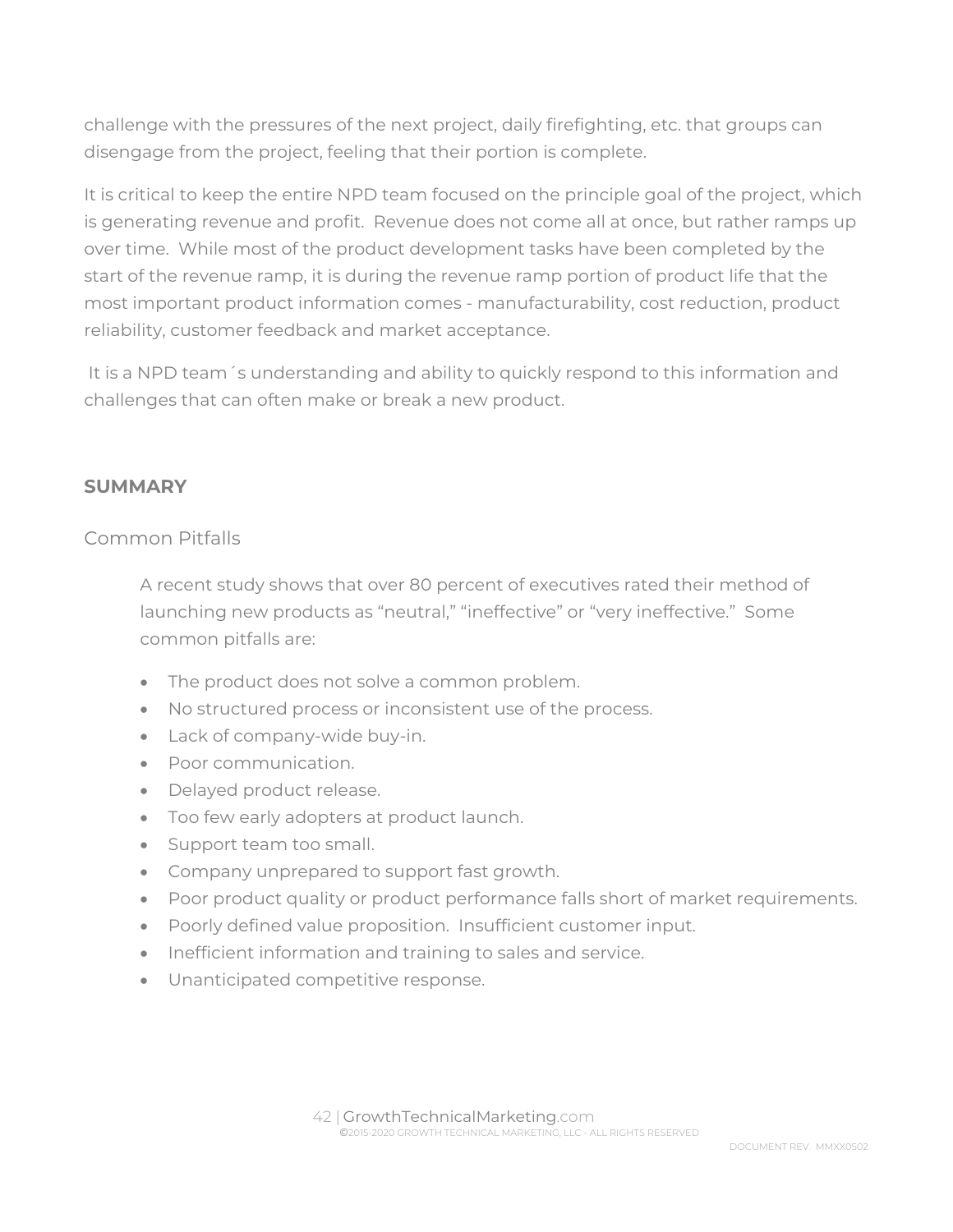#### Best Practices

- **Process** The average length of product development cycles is growing shorter. Most companies recognize time-to-market as one of the most important factors impacting profitability. New product development and introduction require the involvement of cross-functional teams representing every core function within the company. The success of a product launch is increasingly related to communication and the strength of the company's New Product Development process.
- **Buy-In** All key company functions need to be involved from day one and remain involved until the new product begins generating revenue. Ensuring companywide buy-in is critical to the success of new product launches. Salespeople must be trained, understand and accept the value proposition, and be enthusiastic about the new product.
- **Timing**  Just as arriving to market too late can reduce product life and its revenue stream (or miss the window of opportunity altogether), taking shortcuts to get to market early can also kill a new product's profitability. Planning and executing to a schedule based on a project's window of opportunity is vital to a successful new product launch.
- **Product** Making sure you have the right product begins with listening. Defining the correct market requirements should be based on the voice of customers and a detailed, thorough competitive analysis. Market research must be on-going and your plan flexible enough to accommodate changes in the market during the product development cycle.
- **Strategy** Branding, price, promotion, distribution and competitive selling strategies are all key factors in the success or failure of a new product.
- **Prepare for Success** Given how well most companies hedge their bets, not committing resources until proof of success, it is ironic that so many products fail because the company did not put an equal amount of time, planning, and resources evaluating the contingency of success and a rapid revenue ramp. A slow revenue ramp can give competitors too much time to respond.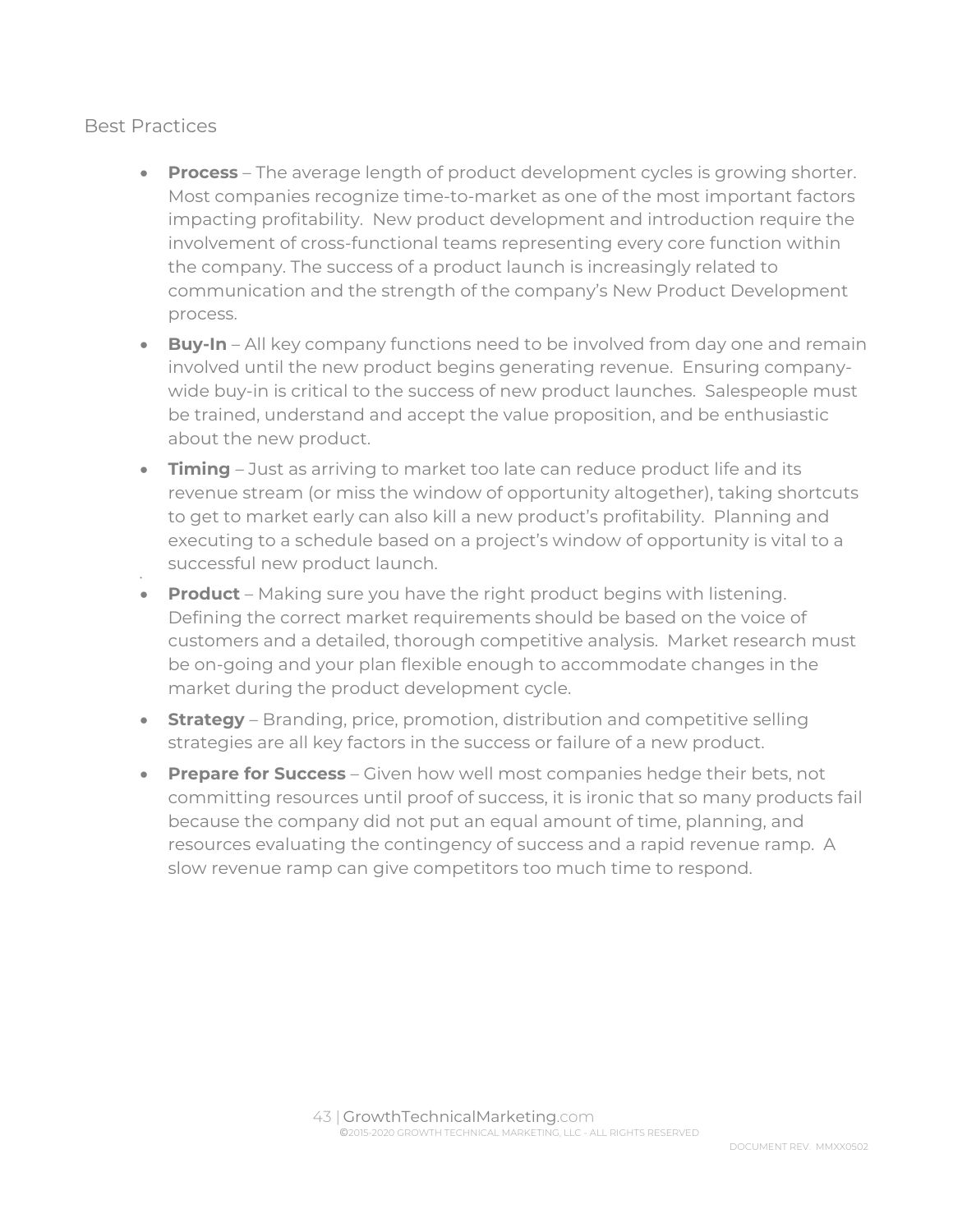## **ABOUT GROWTH TECHNICAL MARKETING**

Growth Technical Marketing is a Silicon Valley-based marketing and business consulting firm.

With a broad variety and depth of experience, we complement and accelerate your existing marketing and product development efforts to meet critical time-to-market objectives, and make sure nothing critical is missed in your product launch.

When considering the time and expense of developing a new product, our help pays for itself many times over. Use us as little or as much as you require.

#### Launch with Confidence



CEO Tim Edwards has more than 27 years of experience growing revenue and market share in technology-based businesses. His combination of technical knowledge and marketing experience help convey subtle yet important technology advantages.

His proven process has been used to launch more than 50 successful new products, resulting in over \$250 million of increased revenue.

Tim began as a design engineer, earning several patents. He has worked in sales and marketing of technology-based products, living

and working in Switzerland, the Pacific Rim, Chile, and now Silicon Valley. In addition to founding Growth Technical Marketing in 2013, he also started two other ongoing businesses, a tech startup manufacturing laser systems in New England, and a vineyard producing award-winning organic wines.

Tim earned a B.S. in Engineering, M.A. in Economics, M.A. in Consumer Psychology, and an MBA in Marketing, attending the University of Missouri, Washington University and Stanford. He is fluent in English and Spanish.

Tim is an active environmentalist, and in December 2019, was invited to address the United Nations' annual conference on climate change (UNFCCC COP 25) in Madrid.



 44 | GrowthTechnicalMarketing.com ©2015-2020 GROWTH TECHNICAL MARKETING, LLC - ALL RIGHTS RESERVED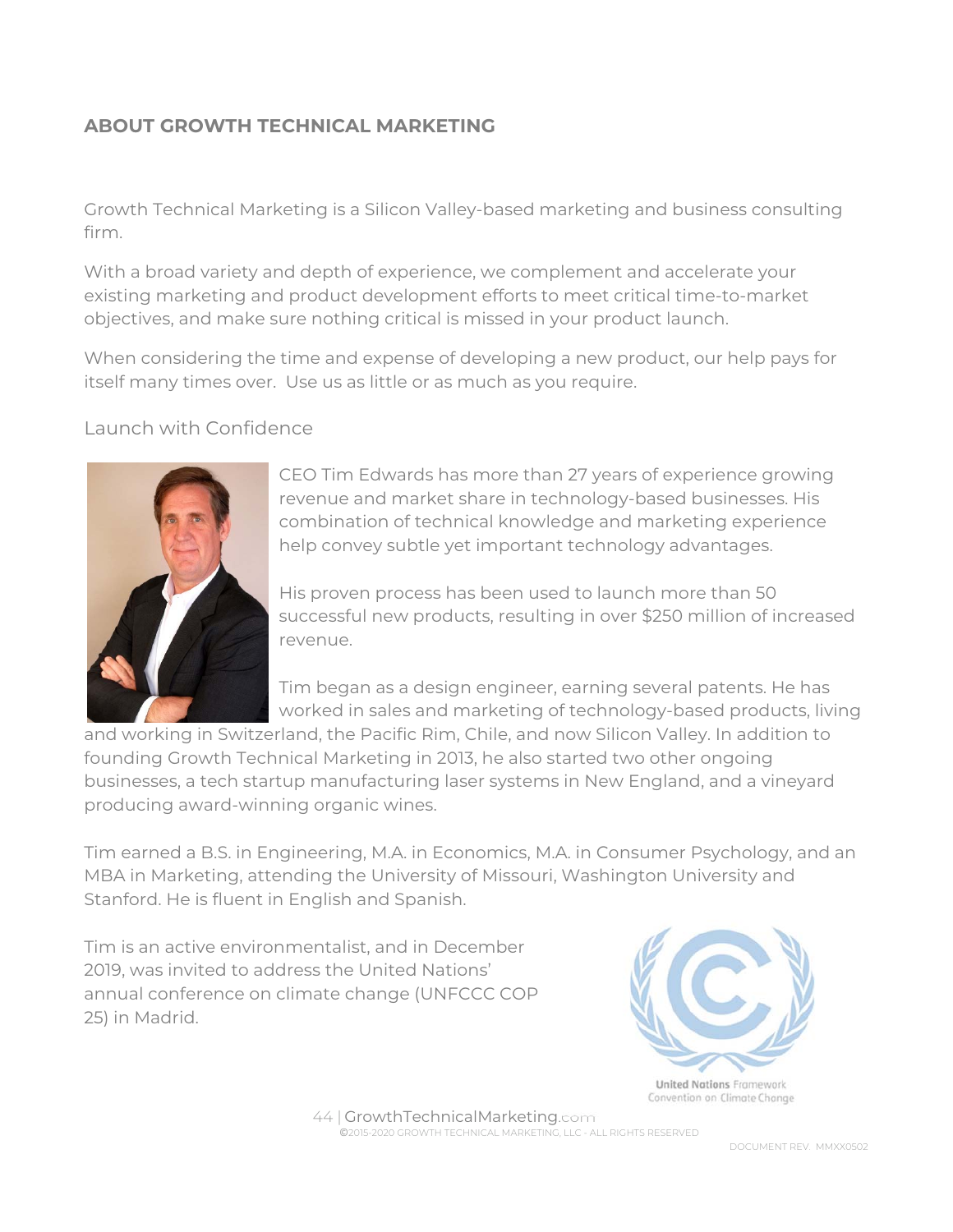Says Edwards, "*After many years of working with market leading companies, I saw the opportunity to help smaller companies to accelerate growth using proven marketing strategies. My background in engineering, marketing and new product development offered a unique perspective from which to help smaller companies grow. And thus, Growth Technical Marketing was born.*"

Could a second set of eyes help on your next product launch? Give us a call at:

+1 408 780 GROW (1-408-780-4769)



 45 | GrowthTechnicalMarketing.com ©2015-2020 GROWTH TECHNICAL MARKETING, LLC - ALL RIGHTS RESERVED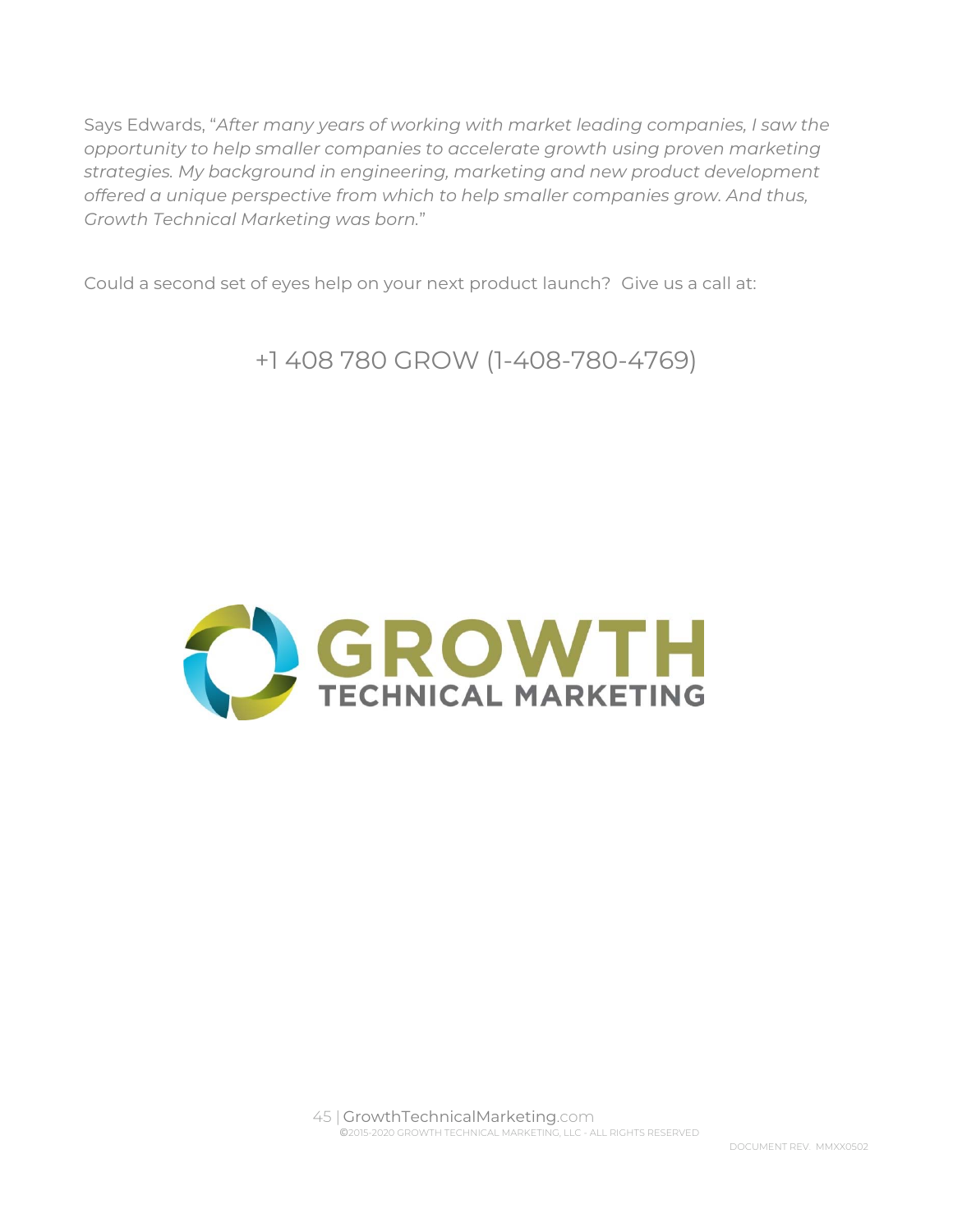#### **REFERENCES**

1 Cooper, Robert G. and Kleinschmidt, Elko J., "Benchmarking the Firm's Critical Success Factors in New Product Development" Journal of Product Innovation Management, Article first published online: October 2, 2003, DOI: 10.1111/1540-5885.1250374.

2 Di Benedetto, C. Anthony, "Identifying the Key Success Factors in New Product Launch," Journal of Product Innovation Management, Article first published online: 30 SEP 2003, DOI: 10.1111/1540- 5885.1660530.

3 Doran, George T., "There's a S.M.A.R.T. Way to Write Managements's Goals and Objectives."Management Review 70.11 (Nov. 1981).

4 Green and Rau, "Conjoint Measurement for Quantifying Judgmental Data," Journal of Market Research, 8:355-63, 1971.

5 Sid Simmons, Sid and Esser, Mark, "Developing Business Solutions from Conjoint Analysis," Conjoint Measurement, 2001, pp 67-96.

6 Green and Srinivasan, "Conjoint Analysis in Marketing: New Developments with Implications for Research and Practice," Journal of Marketing, Vol. 54, No. 4, Oct., 1990.

7 Wind, Yoram and Webster, Frederick E., "A General Model for Understanding Organizational Buying Behavior", Journal of Marketing, Vol. 36, No. 2 (April 1972), pp. 12-19

<sup>8</sup> Kuester, Sabine, Homburg, Christian and Robertson, Thomas S., "Retaliatory Behavior to New Product Entry ," (1999) Journal of Marketing, 63, 90 - 106.

9 Ward and Martin, R. Kipp, "Optimal Bundle Pricing," Management Science, February 1990 vol. 36 no. 2 155-174.

10 Wu, Shin-yi, Hitt, Lorin M. Hitt, Chen, and Pei-yu, Anandalingam, G., "Customized Bundle Pricing for Information Goods: A Nonlinear Mixed-Integer Programming Approach," Management Science, 2008 54:608-622.

11 Ibragimov, Rustam and Walden, Johan , "Optimal Bundling Strategies Under Heavy-Tailed Valuations," Management Science November 2010, vol. 56, no. 11, 1963-1976.

<sup>12</sup> Baron, Neil, "4-Step Marketing Process to Launch New Products," Boston Business Journal, May 28, 2009.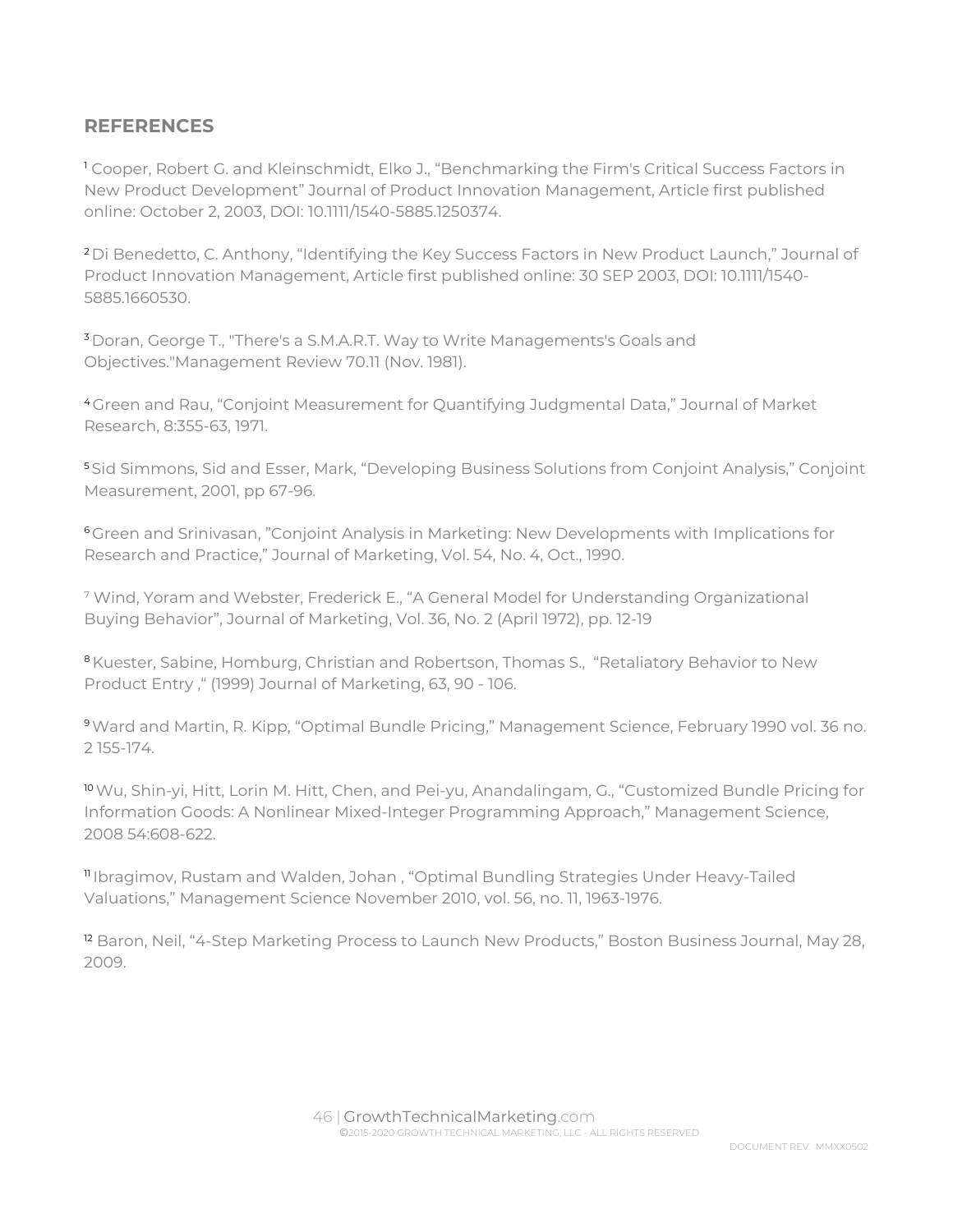<sup>13</sup> Ragatz, Gary L., Handfield, Robert B. and Scannell, Thomas V., "Success Factors for Integrating Suppliers into New Product Development," Article first published online: 2 OCT 2003, Journal of Product Innovation Management, DOI: 10.1111/1540-5885.1430190.

<sup>14</sup> Clark, K., "Project Scope and Project Performance: The Effect of Parts Strategy and Supplier Involvement on Product Development," Management Science, 35, 5 (1989), 1247-1263.

15 Cohen, Morris A., Eliashberg, Jehoshua and Teck-Hua Ho, "New Product Development: The Performance and Time-To-Market Tradeoff," Management Science, Vol. 42, No. 2 (Feb, 1996), pp. 173- 183.

Anderson James C and James A Narus, "A model of distributor firm and manufacturer firm working partnerships," Journal of Marketing, 54(January), 42-58, (1990).

Anderson, Erin and Barton Weitz, "Determinants of continuity in conventional industrial Industrial channel dyads," Marketing Science, 8(Fall), 310-323 (1989.)

Anderson, Erin and Barton Weitz, "The use of pledges to build and sustain commitment in distribution channels," Journal of Marketing Research, XXIX, (February), 18-34, (1992).

Barney, Jay B, "Firm resources and sustained competitive advantage." Journal of Management, 17 ( March), 99-120 (1991).

Berthon, Pierre, Leyland F. Pitt, Michael T Ewing and Gunnar Bakkeland, (2003). "Norms and power in marketing relationships: Alternative theories and empirical evidence," Journal of Business Research, 56, 699-709.

Bharadwaj, Sundar G, P Rajan Varardarajan and John Fahy, "Sustainable competitive advantage in service industries: A conceptual model and research propositions," Journal of Marketing, 57 ( Oct), 83-99 (1993).

Brodie, R J, Coviello N E, Brookes R W and Little, V, "Towards a paradigm shift in marketing; an examination of current marketing practices," Journal of Marketing Management, 13(5), 383-406. (1997).

Carpenter, Gregory S, "Modeling competitive marketing strategies: The impact of marketing mix relationships and industry structure," Marketing Science, 6(2), (Spring), 208-221 (1987).

Chandrasekaran, Deepa and Gerard J. Tellis, "The Global Takeoff of New Products: Culture, Wealth, or Vanishing Differences," Marketing Science, p. 1-17 (2008).

Dwyer, F Robert, Paul H Schurr and Sejo Oh, "Developing buyer-seller relationships," Journal of Marketing, 51(April), 11-27 (1987).